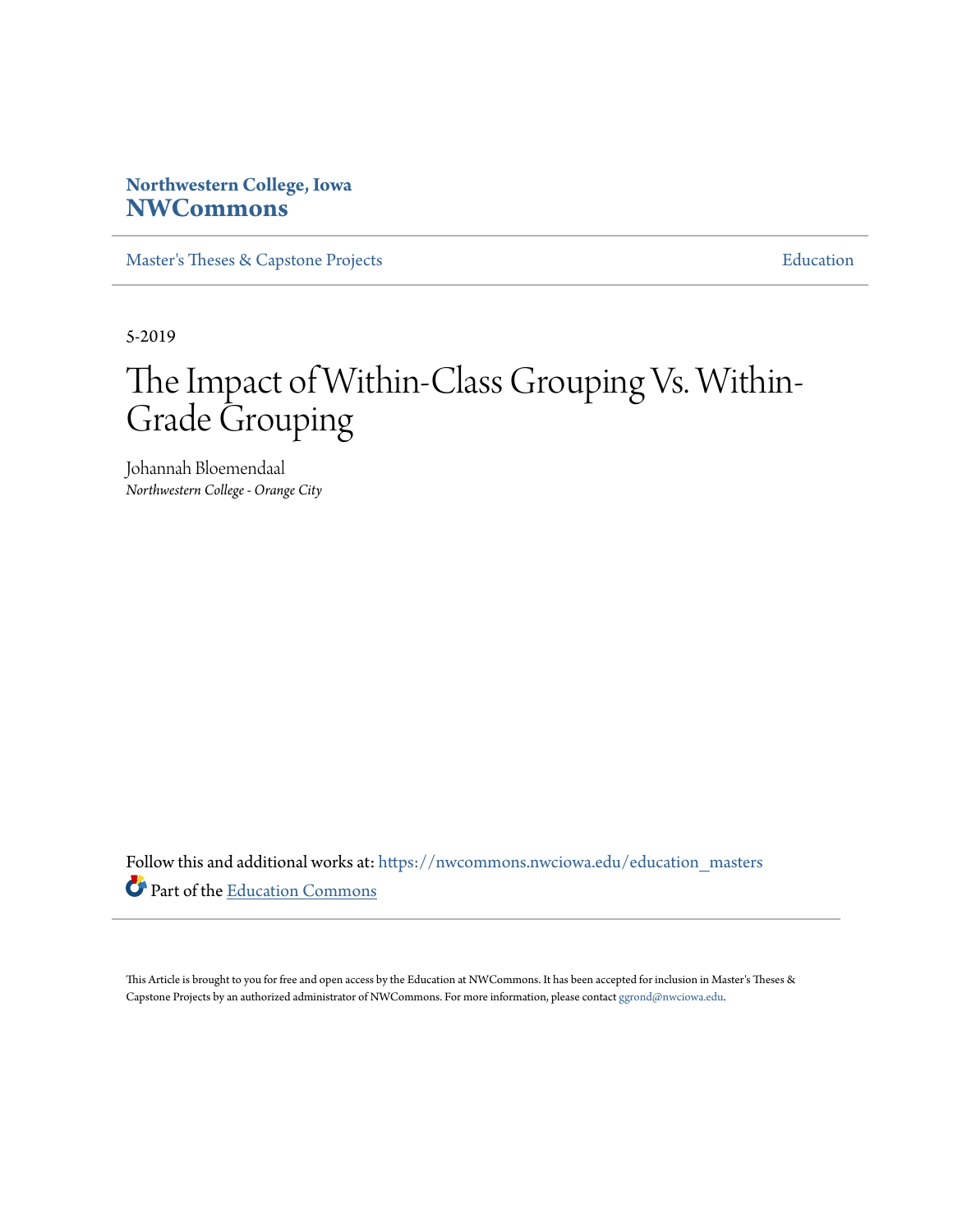The Impact of Within-Class Grouping Vs. Within-Grade Grouping

Johannah Bloemendaal

Northwestern College

An Action Research Project Presented in Partial Fulfillment of the Requirements For the Degree of Master of Education 05/09/2019

Dr. Sara Waring-Tiedeman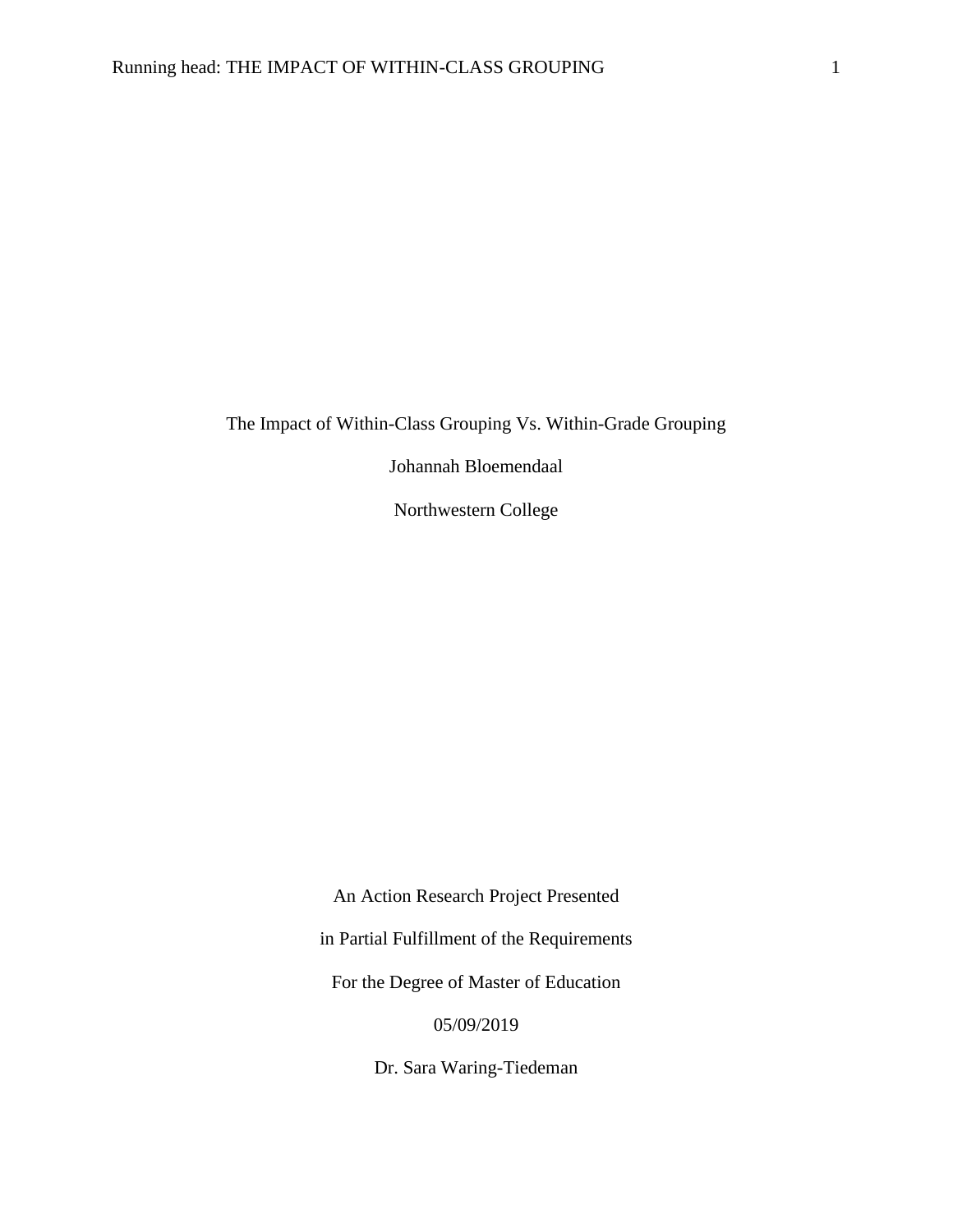# **Table of Contents**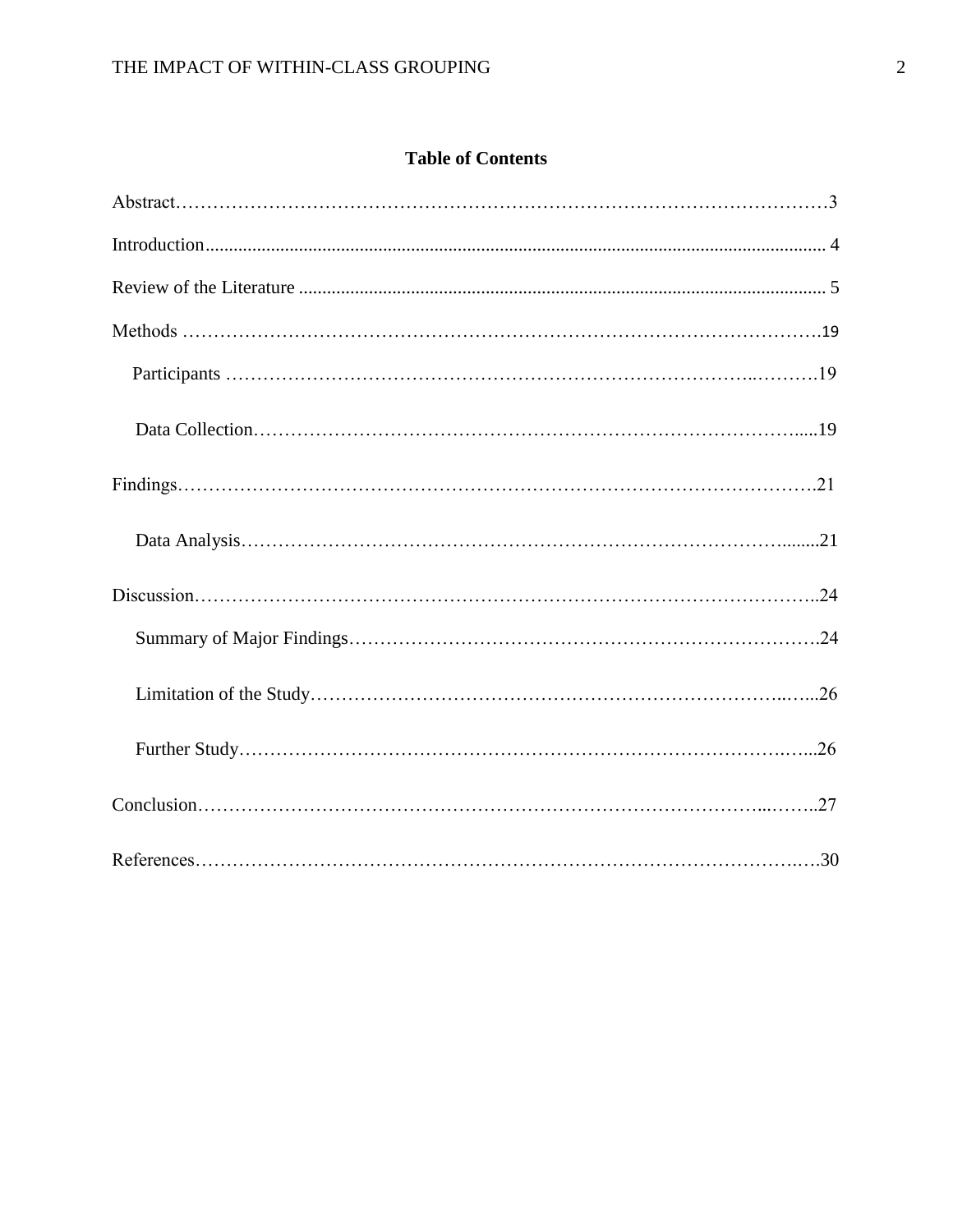#### Abstract

The purpose of this action research project was to compare two types of ability grouping and if one type had more of an impact than the other in a primary classroom. In this study, one type of ability grouping, known as within class ability grouping was implemented in one second grade classroom in 2017-2018. Another type of ability grouping was implemented the next year where all three of second grade classrooms were grouped according to ability, which is considered to be within grade ability grouping. Students were assessed with the AddVantage+MR (AVMR) assessment to determine placement. Then they were placed into groups and worked with other students to work on math skills that they all struggled with. The researcher's hope was to determine if there was a greater impact on one type of ability grouping than the other.

*Keywords*: ability grouping, primary, math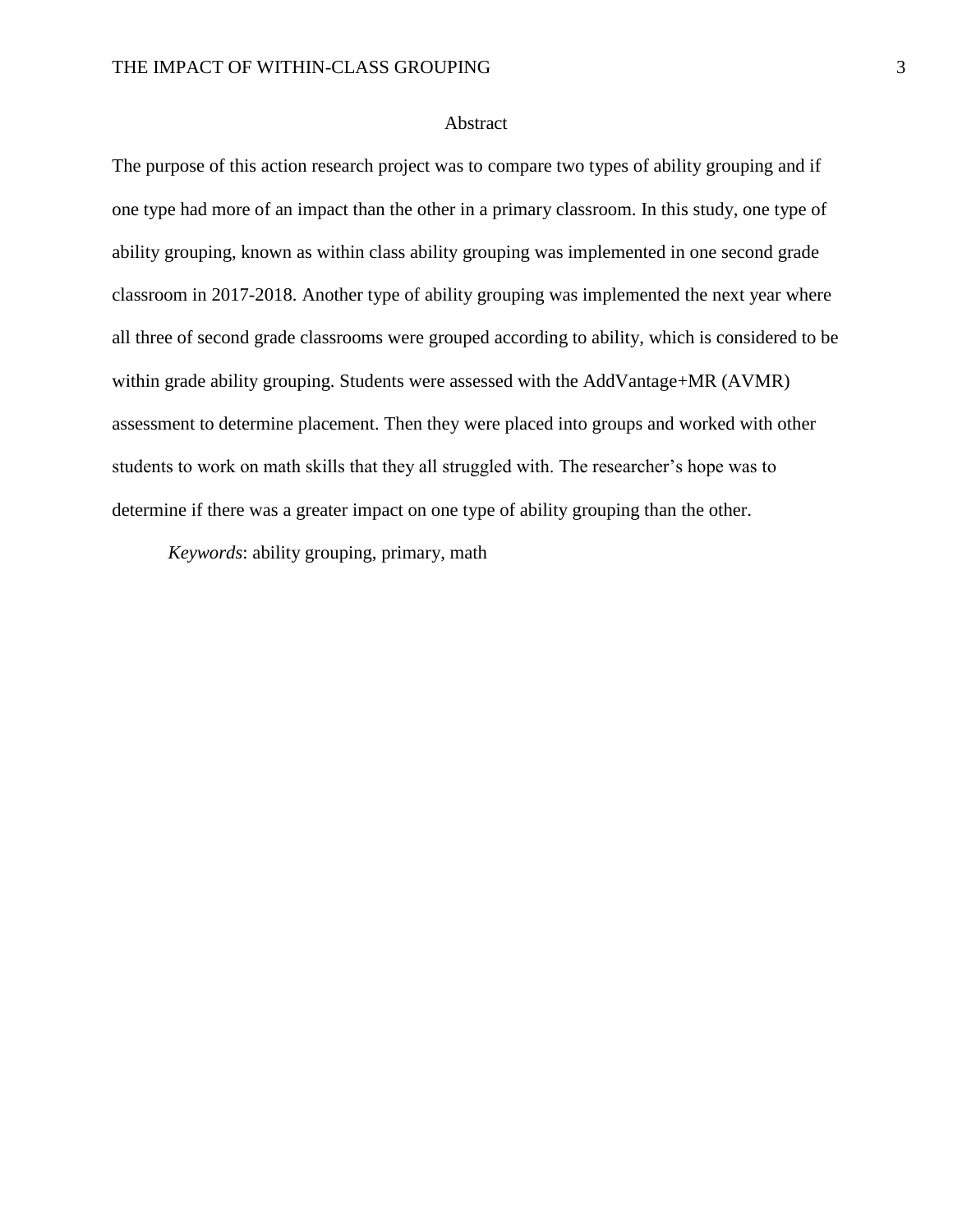The Impact of Within-Class Grouping Vs. Within-Grade Grouping

In today's classroom, you may find 30 students with different needs, different personalities, and different talents. In today's classroom you may also find one teacher handbook with curriculum to teach. The curriculum may be able to meet some needs, but there are students who perform above grade level and students who perform below grade level. These students' needs may not be addressed by the curriculum. Grouping is an instructional practice to address this problem. Ability grouping was present in the 1940s and 1950s, and students were put into classes based on their ability (Hallam, Davies, & Ireson, 2013). Much of the research conducted on ability grouping in the 1960s brought concerns of equal opportunity and students confined to rigid tracks, which caused a decline in ability grouping (Hallam et al., 2013). Recently, more schools are grouping students by their ability because it allows for teachers to pace instruction to meet individual learning needs, especially with diverse classrooms (Hattie & Anderman, 2013). The way schools are grouping by ability is more flexible and allows for grouping for particular subjects, rather than being placed in a set classroom for an entire day (Tieso, 2003). There is not much current research on comparing the different types of ability grouping, but rather the emotional and academic effects of ability grouping. More research could be conducted today since much of the research was conducted before 2000. Therefore, this research will compare the impact of different types of ability grouping, as well as provide more current research on the topic.

The research question guiding this study, Is there an impact with within-class ability grouping compared to within-grade ability grouping in an early childhood environment? This research will be comparing two types of this flexible ability grouping for math instruction and determining if one type of ability grouping improves math achievement over another. One type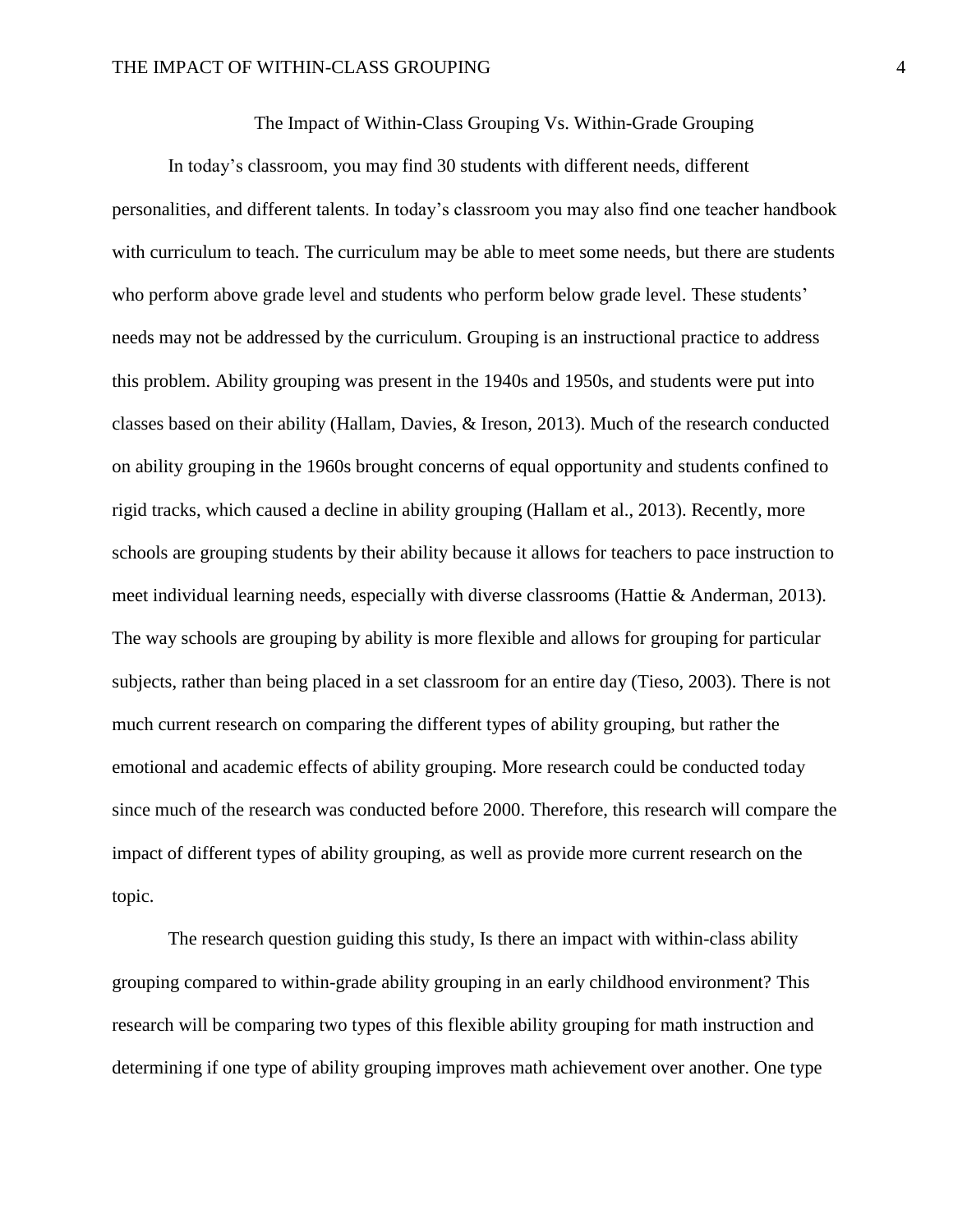of ability grouping is grouping students from one section of second grade, called within-class ability grouping. The second type is grouping students from three different sections of second grade, which is called within-grade ability grouping. Research has shown that when the grouping of students is flexible, it can have a positive impact on learning. This research will look specifically into if there is more of an impact between two different ways to group students.

#### **Review of the Literature**

<span id="page-5-0"></span>Education is constantly changing and teachers are trying to find strategies that will best meet student needs. One strategy that is regaining popularity is grouping students based on their skills, whether it is reading level, math skills, or multiple intelligences. Teachers will put together students into groups and meet with each on certain concepts or skills. Those who use this approach say that grouping allows teachers to cope with the wide variety of ability and achievement (Yee, 2013). Others suggest that it damages self-esteem by making some feel inadequate (Yee, 2013).

#### **History of Ability Grouping**

Grouping has a long history beginning in the 1940s. In the 1940s and 1950s, students were put into classes based on ability, which was called streaming (Hallam et al., 2013). In the 1960s, there was an increase emphasis on equal opportunity and a movement towards comprehensive education, so the use of streaming began to decline (Hallam et al., 2013). Many states recommended to end the use of ability grouping due to concerns that teachers' expectations were shaped by the initial grouping, students were confined to rigid tracks, and teachers limiting resources to lower achieving students (Yee, 2013). By 1970, only twenty percent of schools that were large enough to stream chose to do so, and in the 1990s it had declined to less than three percent (Hallam et al., 2013).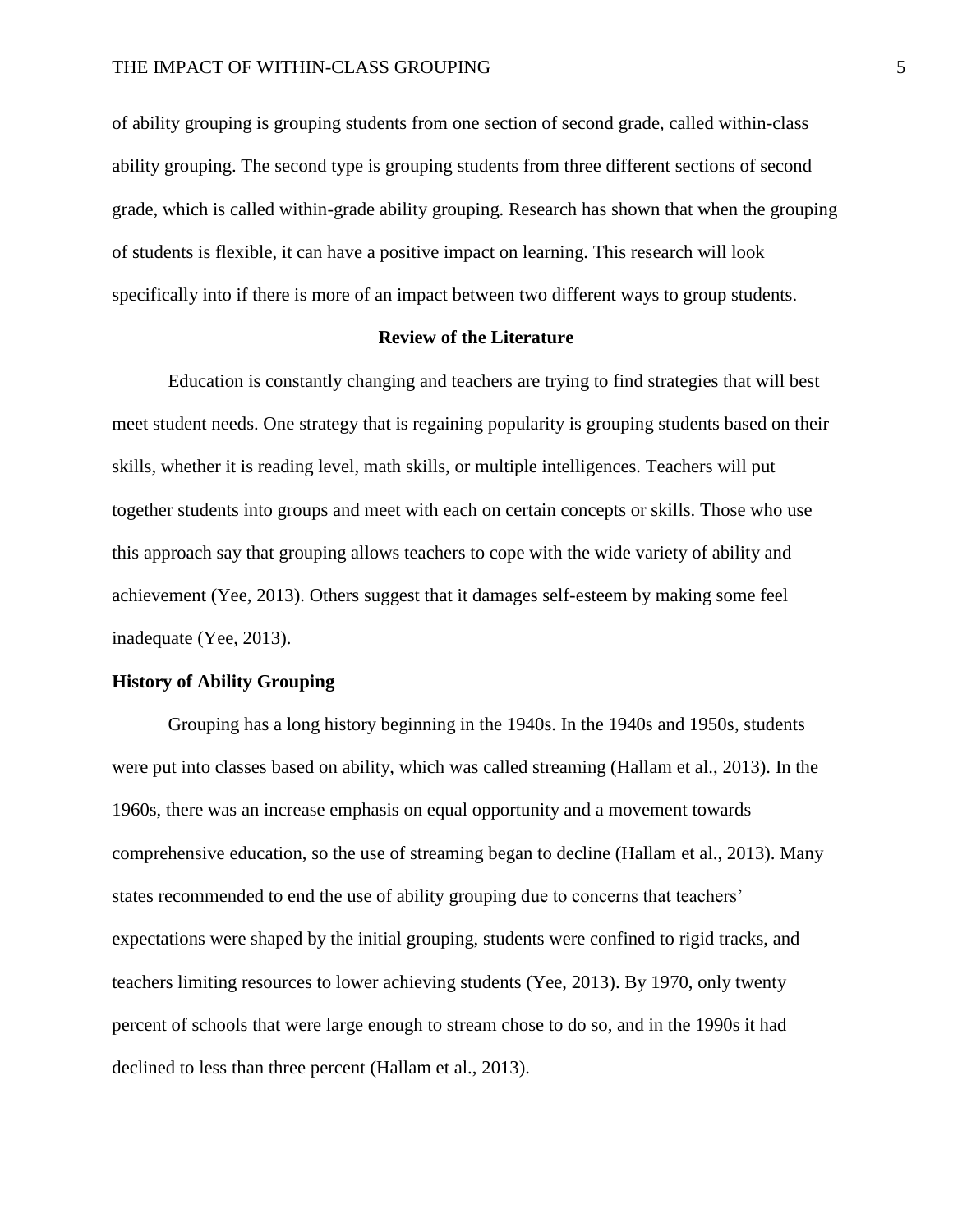#### **Types of Ability Grouping**

Streaming is one way to group students, which is considered the most rigid form of ability grouping (Hallam et al., 2013). Some American school systems have maintained this type of grouping, where it is called tracking rather than streaming (Macqueen, 2012). In this type of ability grouping, students are divided into different classes based on their ability level, and stay in that class for most subjects (Hallam et al., 2013). There are few students who perform equally at all subjects. This limits the flexibility to allow students to show their strengths and weaknesses. Rather than highlighting their strengths and supporting them through their weaknesses, it assumes strengths and weaknesses for the entire class. With streaming, a school with three sections of a grade level would place students into an A class, a B class, and a C class (Macqueen, 2012). Class A would be considered to have the highest performing students, class B would be students performing average or not quite as well, and class C would be students who are performing the lowest, or had the least amount of abilities (Macqueen, 2012). Those who implement streaming do so under the assumption that students have a certain level of intelligence and stay consistent across the subject areas (Hallam et al., 2013). Teachers would not need to get to know each individual student, but rather teach out a curriculum based on the performance level of the entire class.

Other types of grouping include banding, mixed-ability classes, setting, within-class grouping, and cross-age (Hallam et al., 2013). Each one is a little more flexible than streaming, which is a reason for the rise in ability grouping again. Teachers stated they believed because the groups were constantly in flux, students are not being discriminated against (Yee, 2013). Flexibility appears to be the answer for the success of ability grouping. When groups are formed by the teacher and are regularly assessed by the teacher this allows for students to be reorganized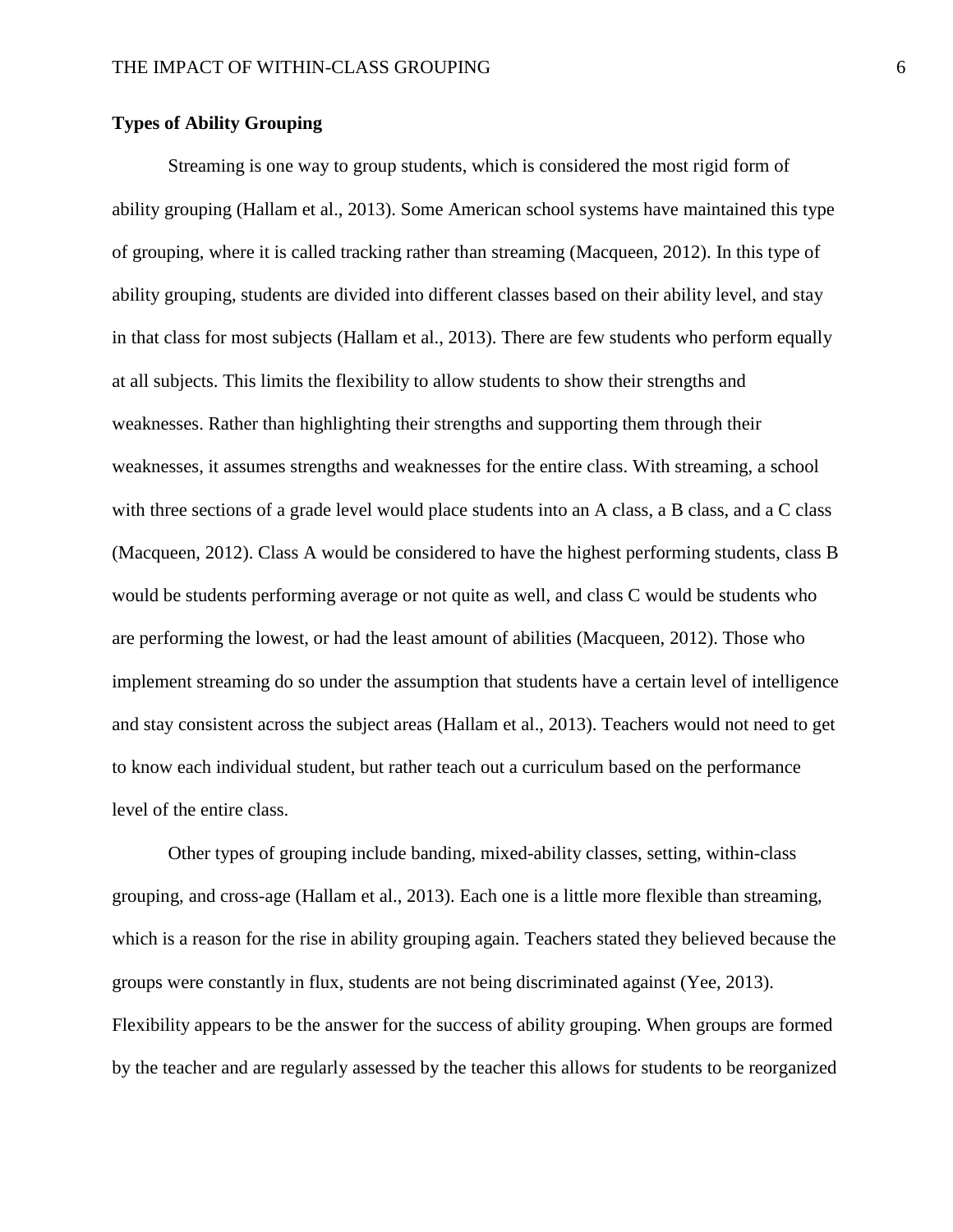as needed (Macqueen, 2012). If students are being reorganized based on data or teacher observations, then they are not stuck in a group where their needs are not being met; therefore, the flexibility directly meets students where they are at academically.

#### **Disadvantages of Ability Grouping**

Grouping students based on ability has caused debate on its effectiveness. Research on streaming shows that students who perform lower in school made better progress in unstreamed schools than streamed schools, and has little impact on student attainment ((Hallam et al., 2013). Other specific problems included the inaccurate placement of students, inequitable placement of teachers to groups, lack of movement between groups, and low expectations for those students who were placed in the low streams (Macqueen, 2012). Labeling students low, average, and high academically can affect teacher's mindset. They may not attempt to challenge those students who are low if they have it in their mind that they are too low academically to get it. Rather than having a growth mindset about what certain students can do, the labels interfere with how students are taught. The labels may not even be accurate. When students are placed into groups based on general tests, the testing is not exact and leads to incorrect placement of students (Ireson & Hallam, 1999).

Students who are placed in higher tracks or streams seem to benefit more than those in lower tracks or streams. Even though there is not a significant effect on achievement for those who perform lower in school, those students with higher aptitudes was significantly higher than the average (Ireson & Hallam, 1999). The students placed in high ability groups are allowed more independence and choice, there are more opportunities for discussion, and they are given more responsibility for their own work (Ireson & Hallam, 1999). Whereas those in lower ability groups are given work that is more tightly structured, such as concentration on basic skills by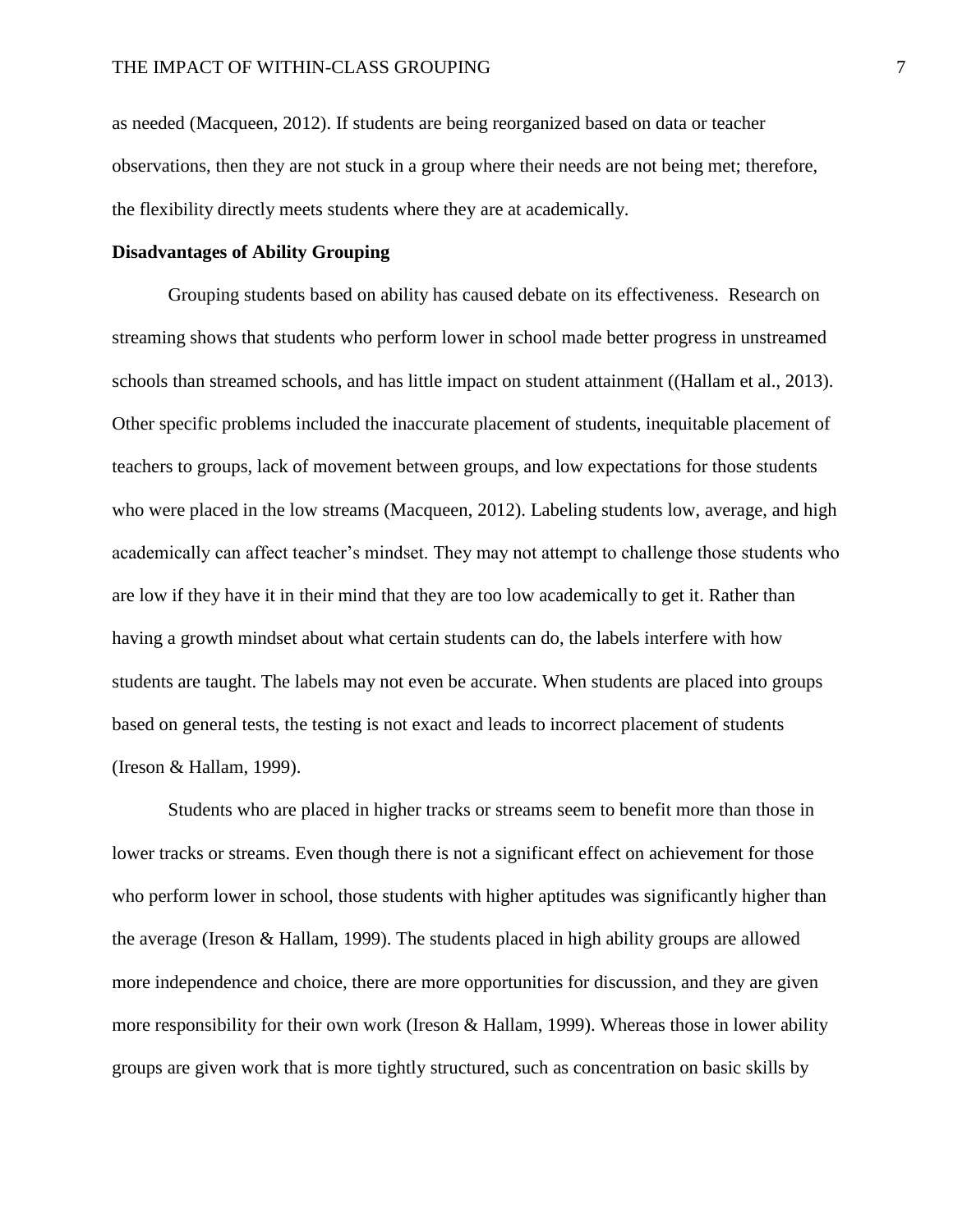using worksheets and a focus on repetition (Ireson & Hallam, 1999). There are some students who may lack decoding skills, but when they listen to a story they comprehend the story and think deeply about what they heard. If students are placed in a low ability group and work on the decoding skills through worksheets and repetition, they are not utilizing their strength of thinking deeply about stories, and may not even be given the opportunity to listen to a story and show their strength. Lower streamed students seem to have negative attitudes about themselves and there is a greater possibility of regarding themselves as stigmatized (Hallam et al., 2013).

Hong, Corter, Hong, and Pelletier (2012) studied ability grouping for reading in kindergarten and their results contradict the argument that grouping harms low ability students' self-esteem. The researchers selected data from the Early Childhood Longitudinal Study Kindergarten Class of 1998-99 (ECLS-K), which included an entire sample of 21,260 kindergarten students from 1,280 schools (Hong et al., 2012). Students were tested in reading, math, and general knowledge in the fall of 1998 and the spring of 1999, as well as surveyed parents and teachers of each sampled child and administrators in the spring of 1999 (Hong et al., 2012). There was no indication in their research that grouping created social-emotional difficulties (Hong et al., 2012). Their research showed that student learning is optimized especially for medium level ability students and potentially low ability students when they receive a substantial amount of instruction in the area of reading and adaptive instruction, but there is clear evidence that these students suffer when the instruction time is low (Hong et al., 2012). Even though this study showed that there were no social-emotional difficulties, there is an impact on learning when the amount of time for instruction is altered. This could indicate that ability grouping is not effective due to lack of instruction time, specifically for lower and medium level ability students. "When literacy instruction include intensive grouping along with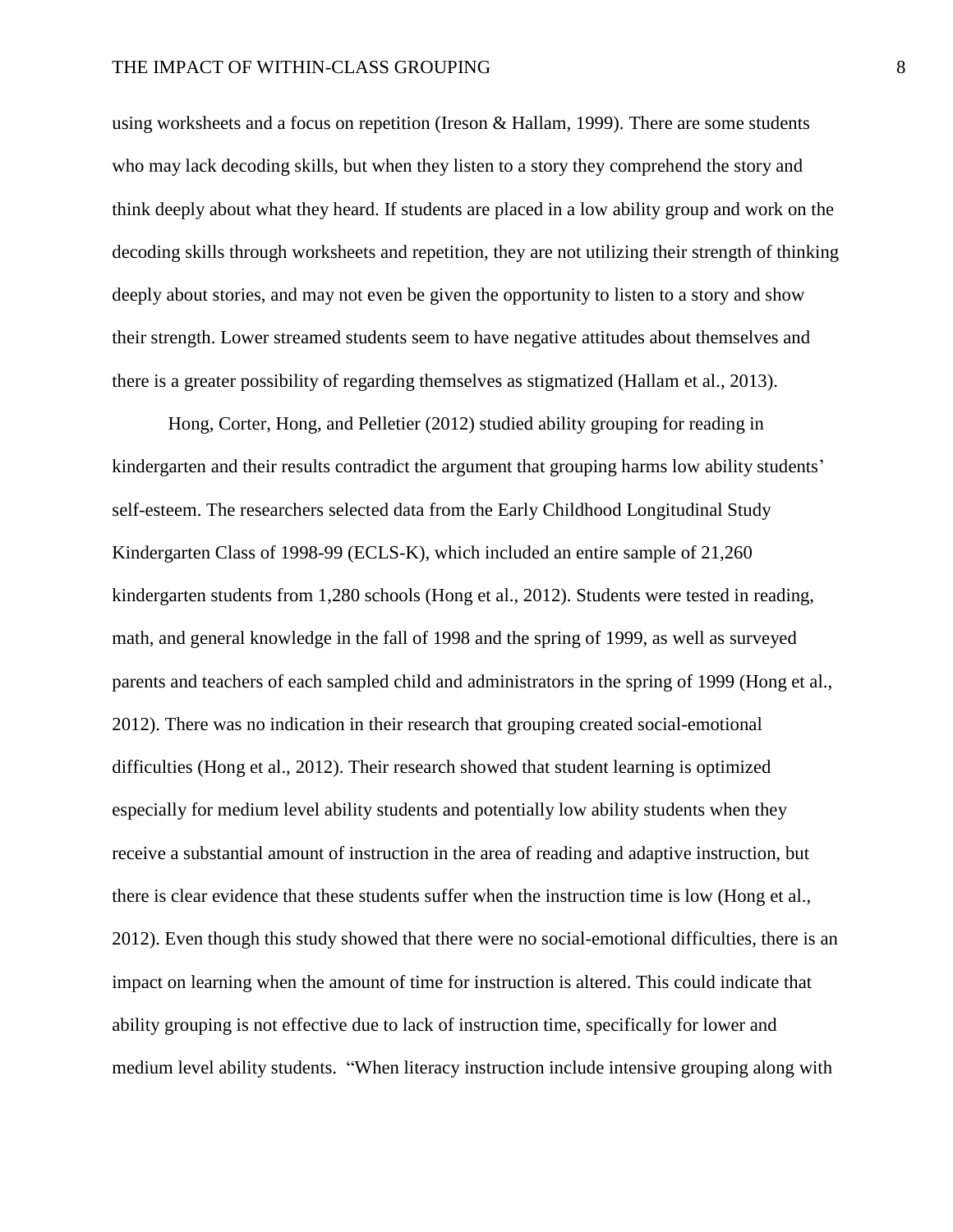limited time, the effects may be different again for high-ability and low-ability students. Although ability grouping is expected to increase teacher-child interactions in a small group setting, dividing the teachers' time among multiple groups, especially under high-intensity grouping, will reduce the time to expose each individual child to teacher-facilitated learning activities" (Hong et al., 2012, p. 73).

Teachers need to divide their time to each group, which leads to students needing to work independently when their group is not meeting with the teacher. Typically, students with higher abilities tend to have higher regulation skills and are able to continue their learning independently, whereas students with lower abilities tend to have less self-control and lower regulation skills; therefore, they need more guidance and assistance from the teacher and tend to be more disruptive to other students when working independently (Hong et al., 2012). Even when the teacher is meeting with students with lower abilities, they may face disruptions with less time for instruction. The materials may be less stimulating and there may be a slower pace in these groups, so more time may be devoted to behavior management than instruction (Hong et al., 2012). Another disruption during the learning time would be the frequent transitioning between groups (Hong et al., 2012).

#### **Advantages of Ability Grouping**

Although these can be common occurrences when students are grouped, teachers see the benefits and believe they outweigh the negatives. Within-class ability grouping allows teachers to adjust learning objectives and the pace of instruction to meet individual learning needs, especially with diverse classrooms (Hattie & Anderman, 2013). Thinking specifically about children entering kindergarten, there are some children who arrive with larger vocabulary and greater ability with phonological awareness, which puts them at a greater advantage when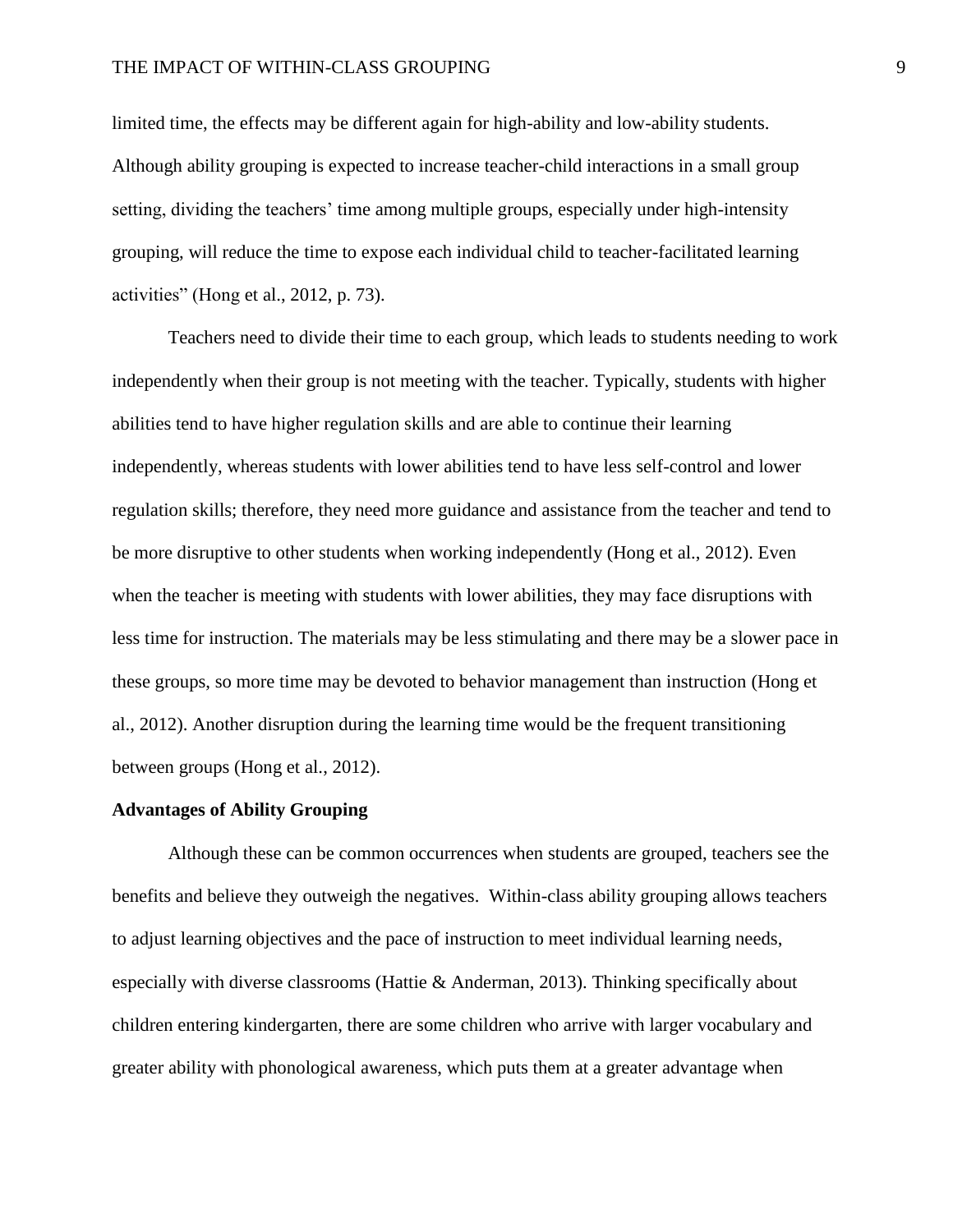learning to read (Hong et al., 2012). Students who do not have a large vocabulary or lacking phonological awareness requires these skills to be specifically taught (Hong et al., 2012). Teachers who group students homogeneously may gear instructional activities and materials towards the "zones of proximal development" in the Vygotskian framework, which is working on skills that are not too difficult for them to understand or skills they already know (Hong et al., 2012).

Within-class grouping specifically groups students within the classroom. This allows the teacher to regroup students for different subjects (Hallam et al., 2013). Students may achieve better in certain subjects over others, therefore the ability to group students within the class for a subject allows for more flexibility for students to showcase their strengths. There have been studies conducted on within-class grouping compared to no grouping, and have found small positive effects on achievement (Hattie & Anderman, 2013). When teachers are able to focus on exactly what each student needs in their groups, students are learning the skills that are necessary for growth. Students were found to have more of a positive attitude towards the subjects they were learning about (Hattie & Anderman, 2013). When students are enjoying what they are learning about, they are more engaged, and when they are engaged, they are able to learn more. One difference researchers have found with ability grouping is that the groups are smaller and more flexible than they were in the past (Hattie  $\&$  Anderman, 2013). Flexibility limits the opportunity to label students as low, average, and high achievers, because groups are constantly changing. They have found that teachers choose this type of grouping to better meet the students' needs in a diverse classroom (Hattie & Anderman, 2013).

Some believe that gifted students' needs are not being met, and have identified underachievement among high-ability students (Adelson & Carpenter, 2011). Grouping is a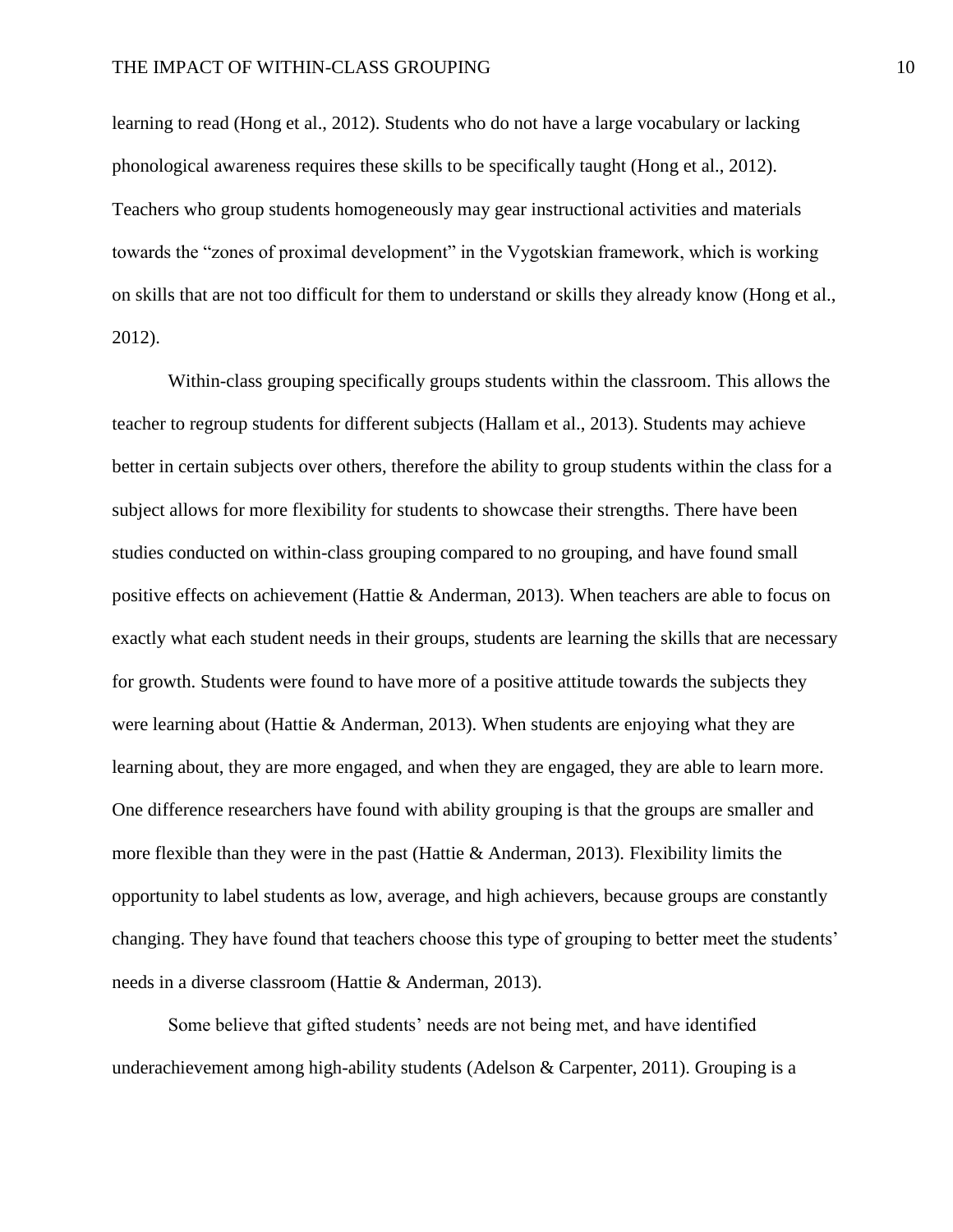possible solution for students who are not being pushed to their abilities. Adelson and Carpenter (2011) studied the relationship between achievement and ability grouping in the kindergarten classroom. They found that classrooms that group according to ability experience greater growth for all students, and that the growth was even greater for high-ability students (Adelson & Carpenter, 2011). When they are provided opportunities to learn in a small setting, they make greater reading gains regardless of where they entered kindergarten (Adelson & Carpenter, 2011). Students who are high achievers often are overlooked because they are considered on grade level or above grade level, and there is a push in education for all students to be on grade level. Therefore, when these students are grouped according to ability, then teachers are pushing them even further with their skills, allowing them to achieve at higher levels.

Although when students are grouped for instruction, then there is diminished time for instruction for students. Some claim that the type of learning that occurs in the small groups compensates for the shortened time, partly because the instruction is focusing on exactly what they need and it is easier to retain attention with a fewer number of students in the group (Tieso, 2003). The type of instruction that happens in these groups will lead to achievement. Flexible grouping must be combined with instruction that is based on the students' learning styles, interests, and abilities (Tieso, 2003). A specific example of this success is the Joplin Plan, which was devised by Cecil Floyd, the assistant superintendent of schools in Joplin, Missouri (Tieso, 2003). The Joplin Plan grouping arrangement was a temporary arrangement, which was a major advantage; students were moved into and out of groups based on their current demonstrated achievement (Tieso, 2003). Another advantage was the curricular adjustment made among groups since teachers had to develop curriculum based on the unique needs of the group, rather than one set curriculum used to instruct all students (Tieso, 2003). Finally, this plan allowed for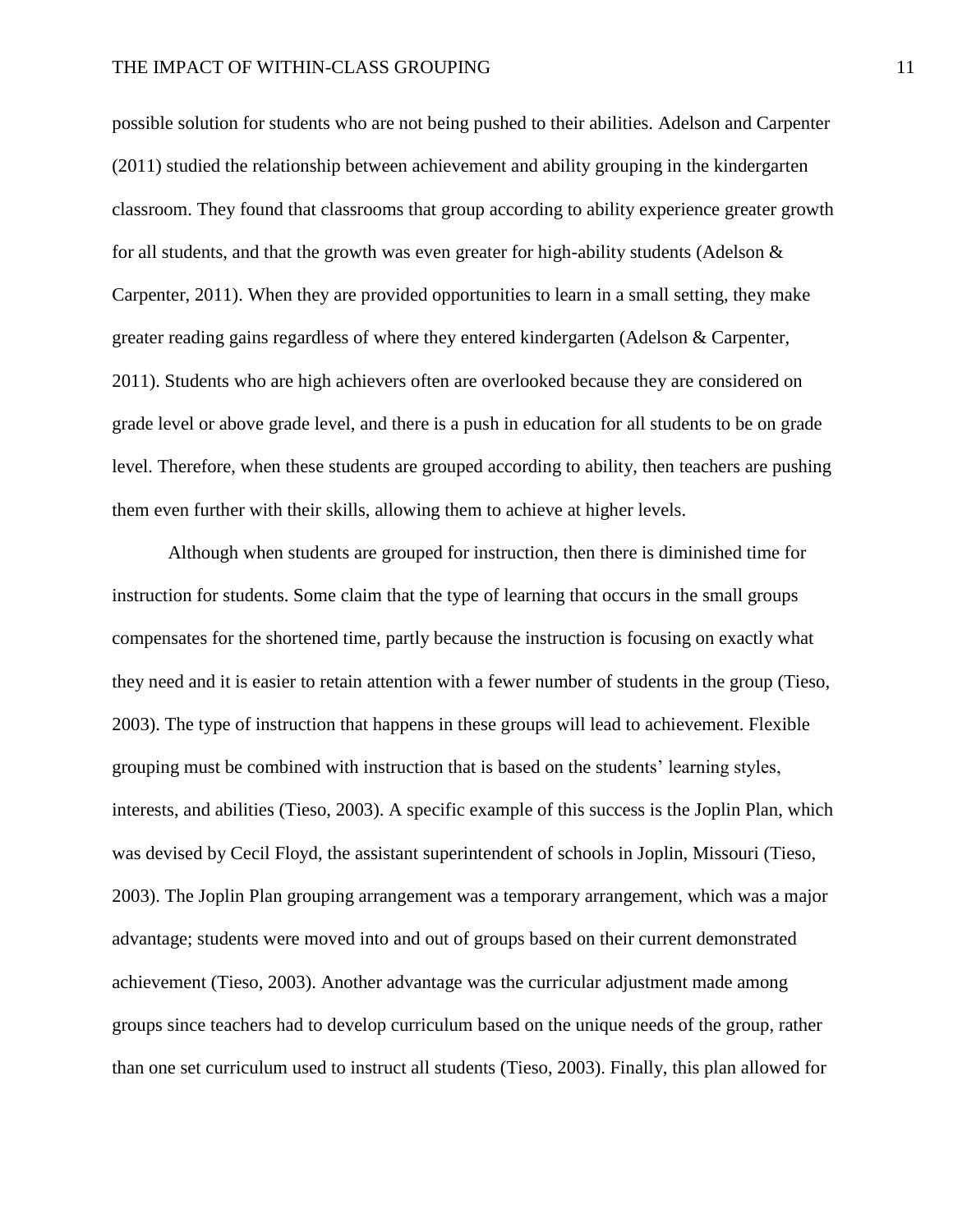reduced heterogeneity, without affecting self-esteem (Tieso, 2003). This had a positive effect on students and teachers because of the flexibility. The student groups were flexible, as well as the flexibility for teachers to make curricular adjustments. Teachers made these decisions, and they know their students more than a scripted whole-class curriculum. Teachers were allowed to group for certain subjects to meet the appropriate needs of each student, while not keeping the same groups for an entire school day (Tieso, 2003).

Within-grade grouping is similar to within-class grouping in which it allows the teacher to regroup students for different subjects (Hallam et al., 2013). For example, if there are four sections of a grade level, the teachers can group students based on reading ability and regroup the students based on their math ability. Each teacher would be assigned a group of students that are working on the same skill. Then teachers can change groups every week or every other week to meet with various students, and to instruct different skills. Other teachers may prefer to keep a skill group that they are more confident instructing. Since they have the tools to teach that certain skill, they may feel more equipped to teach that group of students to help them master the concept.

#### **Co-Teaching Through Within-Grade Ability Grouping**

Since groups do not stay the same throughout the entire day, students get the benefit of meeting with various teachers. All teachers are different and have different teaching styles. When students get to learn with different teaching styles, they may be able to understand a concept through the teaching of one teacher than the teacher of another teacher. Teachers working collaboratively to deliver instruction to students in a shared space is considered coteaching (Conderman, 2011). Since co-teaching involves teachers working collaboratively, it requires a high level of commitment to open communication, mutual respect, and compromise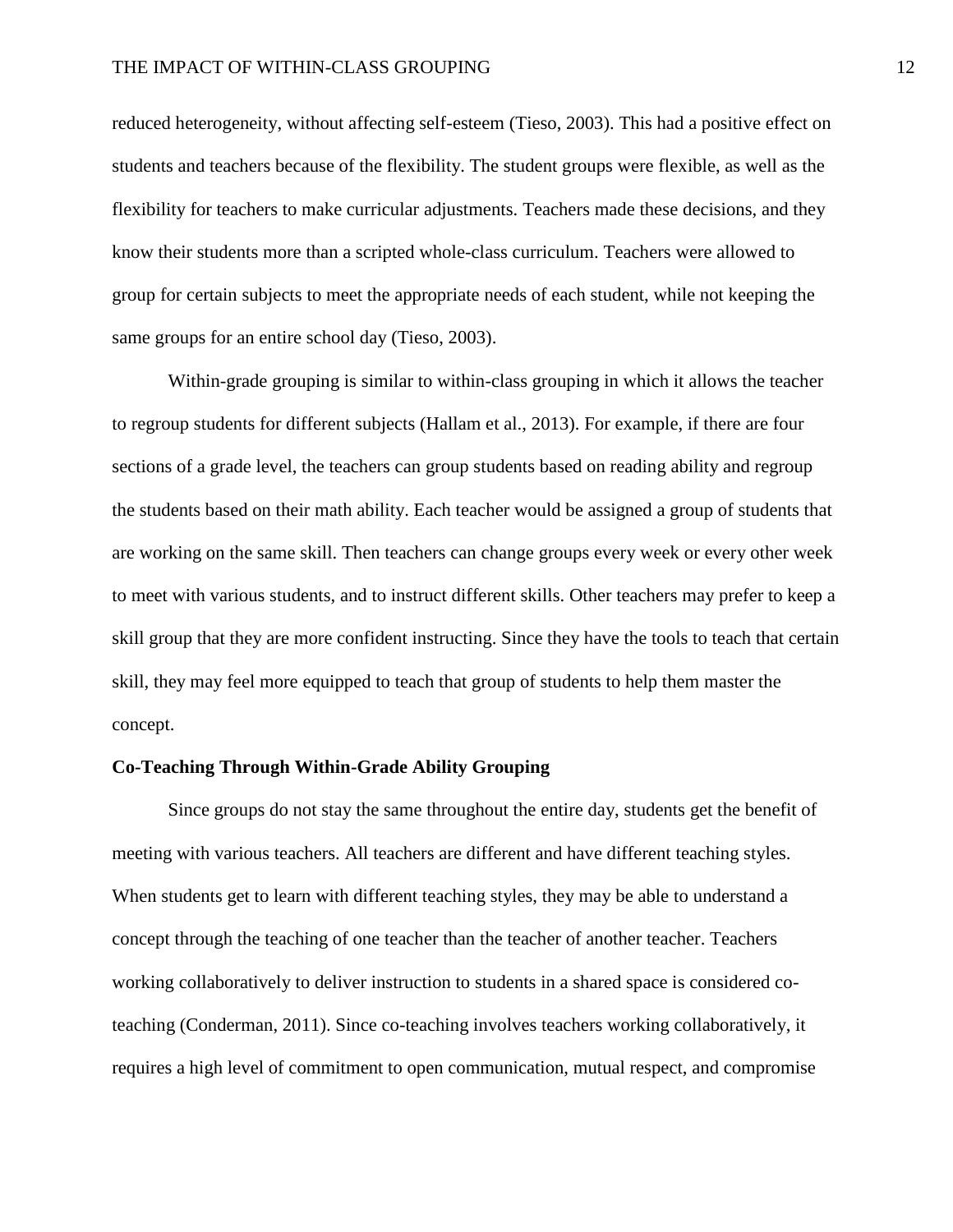(Conderman, 2011). While collaborating, they discuss students' needs, solve problems, demonstrate instructional techniques, and share resources (Conderman, 2011).

Walther-Thomas (1997) reported multiple benefits of co-teaching. One benefit in particular is the classroom and school feeling more like an inclusive community (Walther-Thomas, 1997). If teachers are committed to the open communication, mutual respect, and are willing to compromise, then teachers are going to feel like a community of professionals. Students are also able to form relationships with multiple teachers and students from other classrooms. Other benefits include professional satisfaction of student success due to coteaching, working closely with other teachers allow for an increase in professional growth, along with an increase in personal support to share the good experiences and the bad experiences, and the increase in collaboration allows for teachers to feel more like a team and are more willing to share their expertise with the team (Walther-Thomas, 1997).

Although there are positive impacts of co-teaching, there are certain downfalls, which can cause many teachers to stop co-teaching altogether. In elementary school, planning time is broken down into small segments of time, which makes in-depth planning and preparation difficult (Walther-Thomas, 1997). Another issue that arises is taking the time to figure out the student schedules. A computer cannot randomize student schedules, instead they need to be specifically scheduled by people to ensure correct student placement, and there would be adequate support provided for teachers and students (Walther-Thomas, 1997). Rather than planning effective lessons, many teachers took most of their planning time to ensure students were in the right place.

#### **Collaboration through Within-Grade Ability Grouping**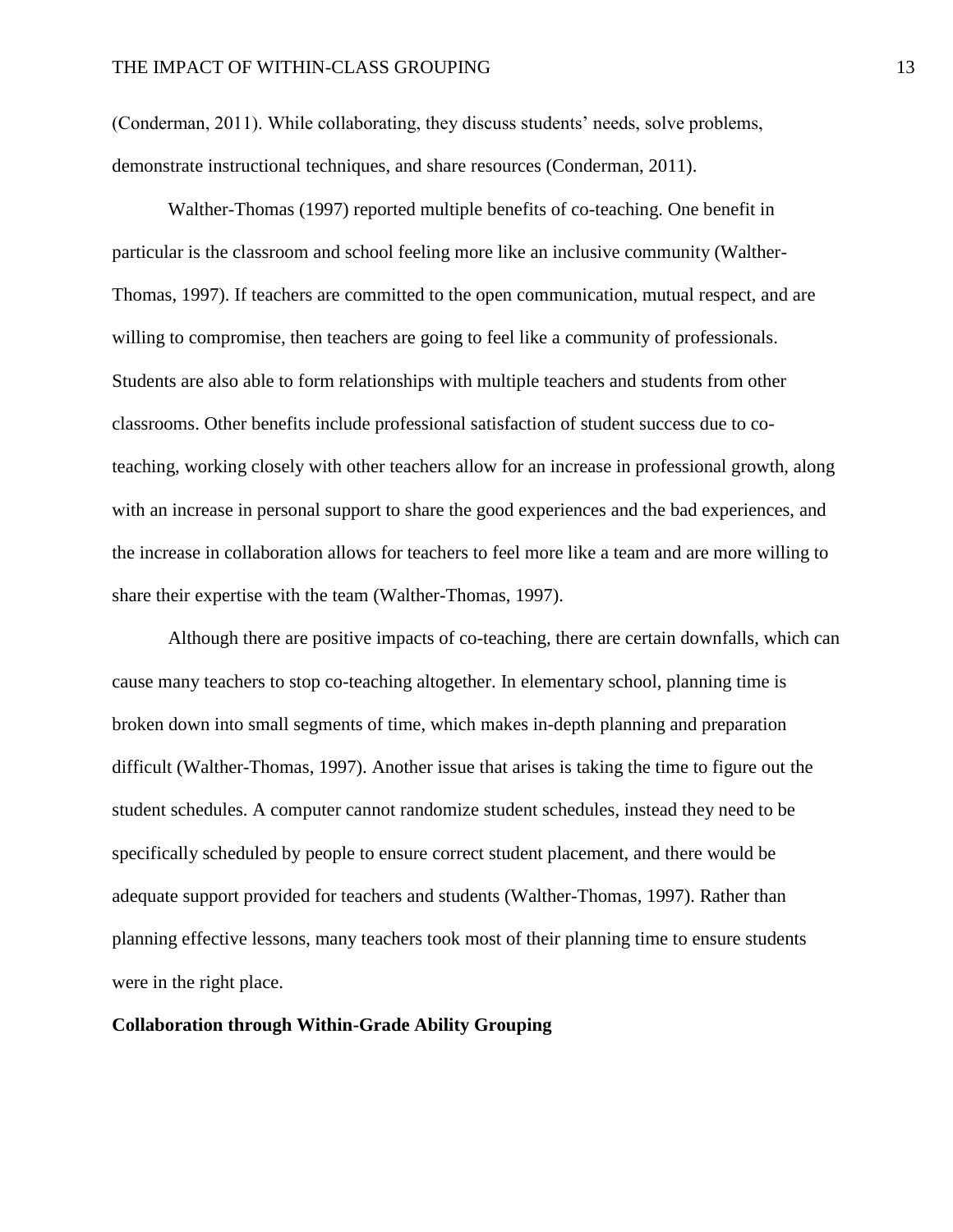If planning time is set aside specifically for teachers to collaborate, then real achievement can be possible. Egodawatte, Mcdougall, and Stoilescu (2011) suggest that there is a need to increase our knowledge of collaborative inquiry, and how teacher practice can be enhanced through close collaboration. The field of mathematics can move forward through teacher collaboration by energizing teams of teachers to improve teaching practices, and therefore sustaining student learning (Egodawatte et al., 2011). When teachers are alone, it may be difficult to come up with new ideas on how to assist individual students or new teaching practices. Schools are full of people, and each person contains individual knowledge; individual knowledge can turn into an organization of knowledge through collaboration (Tschannen-Moran, Uline, Woolfolk Hoy, & Mackley, 2000). The schools that are able to tap into the knowledge of each individual in decision making ultimately become smarter (Tschannen-Moran et al., 2000). Just as students have different skills and knowledge, teachers also have various skills. Teachers come from different backgrounds and have different experiences, therefore bringing teachers together will allow for their skills and experiences to help make the best decision possible. Collaborating with other teachers means trusting the individual differences to accomplish the agreed upon purposes of collaborating, not giving up those differences (Egodawatte et al., 2011). Individual differences should be celebrated as a team, and teams should seek out how to utilize the differences to enhance teaching and meet student needs.

Collaboration is essential today with how schools have changed. Schools today have higher expectations of equity and resource distribution, diverse student populations, new technologies, and changed expectations of high school graduates (Tschannen-Moran et al., 2000). To cope with these changes, schools need to tap into their best resources, which are the people who can share their expertise (Tschannen-Moran et al., 2000). Teachers are able to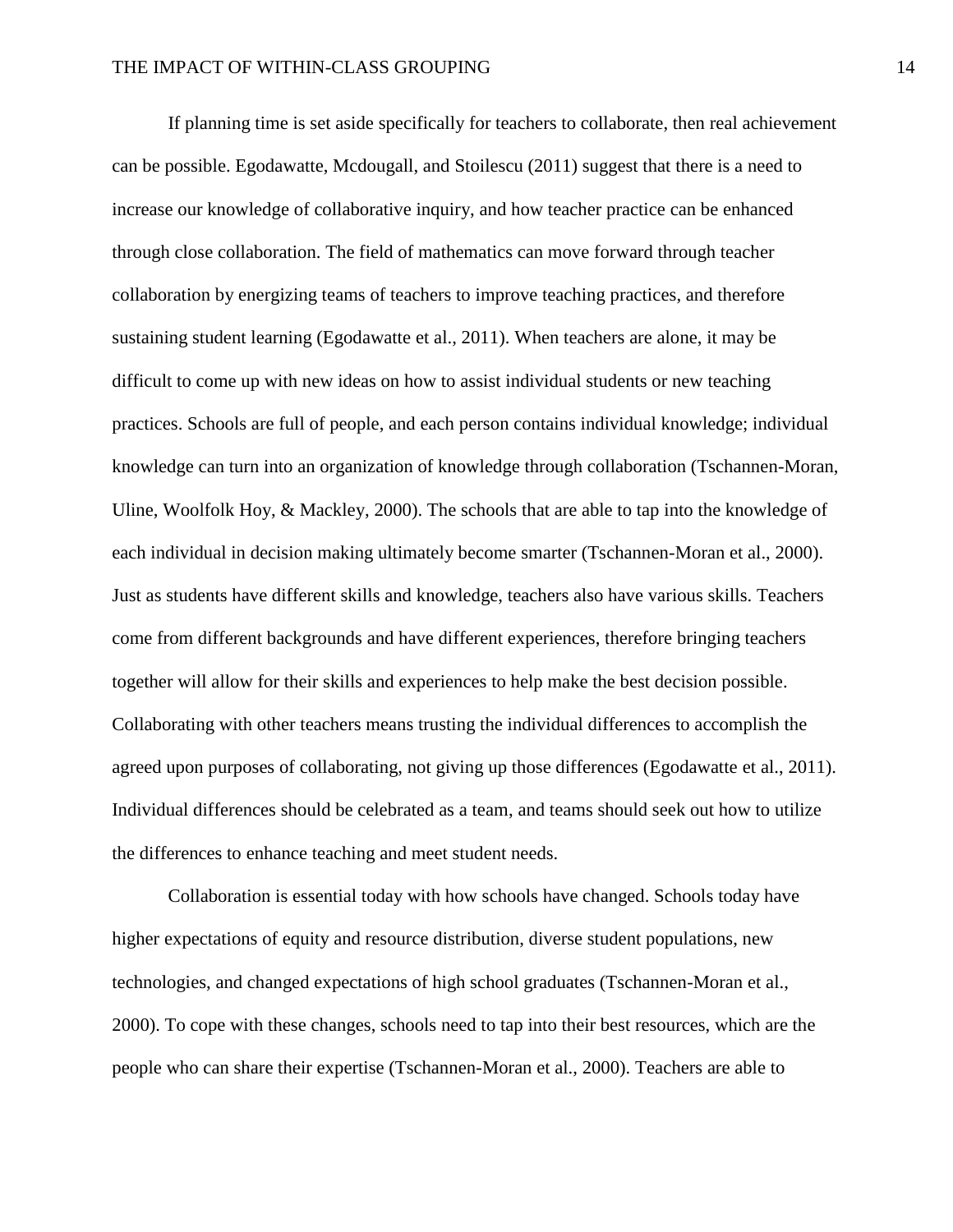respond to real school issues that they experience with thought and action, which occurs through collaboration (Tschannen-Moran et al., 2000). This thought and action process allows teachers to share a problem they may be experiencing, and other teachers can give thought and then provide a next step for that teacher to take. Ultimately, students benefit from this process, because even if one teacher has used all his/her tools to help that student learn, and the student is still stuck, there are multiple other teachers who may offer their tools to continue to help that student learn.

#### **Instruction and Learning during Groups**

Understanding how students learn and how to take each student in their current understanding to the next is a tool that is important for teachers to have. Add+VantageMR (AVMR) provides professional development for teachers to improve teacher effectiveness with numeracy education (US Math Recovery Council, 2018). "Teachers who are actively engaged in diagnosing current student understanding and applying their knowledge of developmental learning progressions continue to enhance the effectiveness of their instruction, thereby positively impacting student growth" (US Math Recovery Council, 2018). Using AVMR knowledge can help teachers initially group students and can help teachers identify exactly what gaps the student has and how the teacher can fill those gaps. Those who participate in AVMR professional development have shown significant improvement when making instructional decisions based on student actions when solving a problem (US Math Recovery Council, 2018).

The professional development provided to teachers is based on how math concepts are solidified by students, and what concepts need to be mastered before other concepts can be mastered. Sarama & Clements (2009) share three research findings on math instruction. First, learning math in the primary grades is essential for math development, and predicts math and reading achievement in later years (Sarama & Clements, 2009). Second, all children have the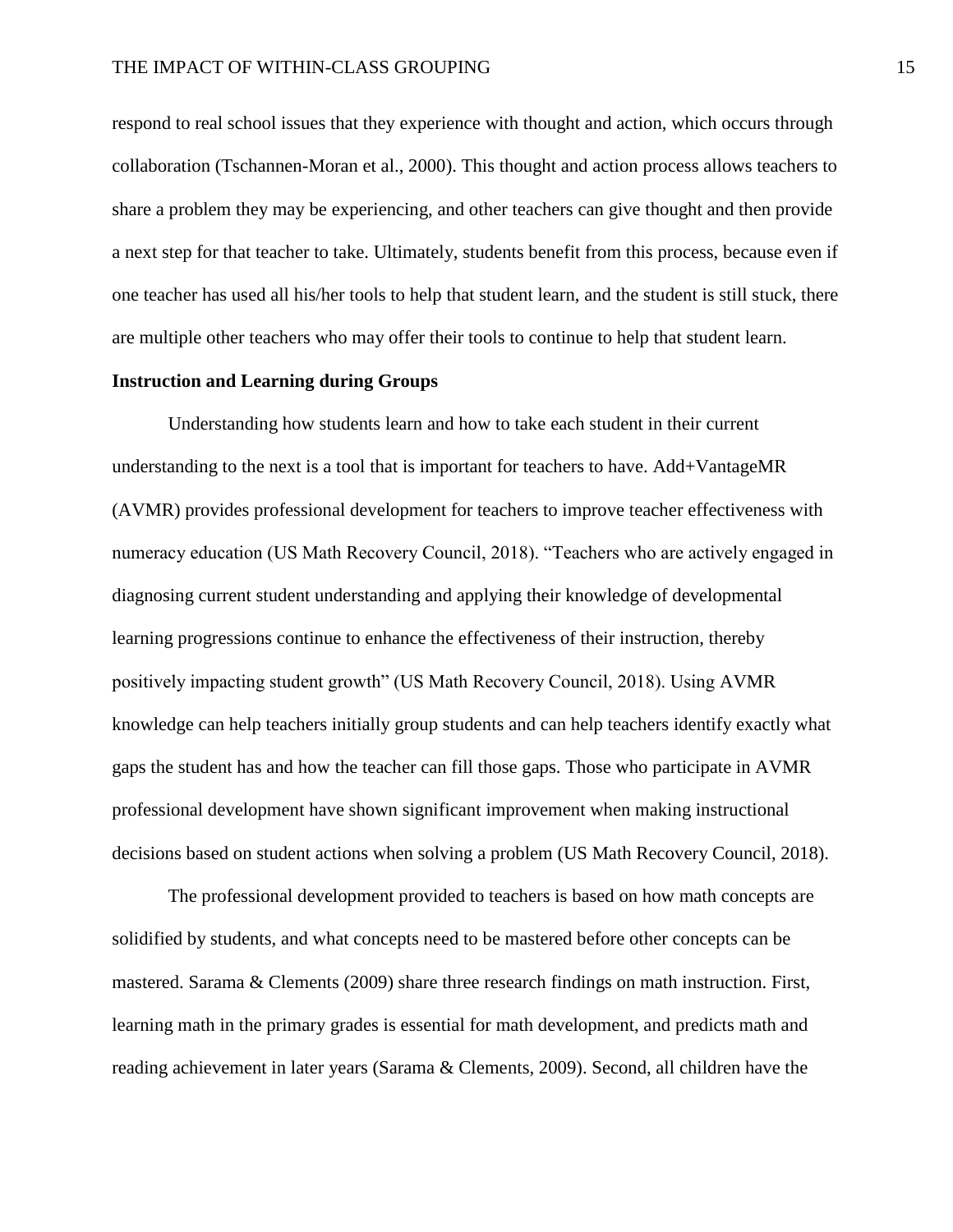ability to do and learn challenging math, and they have the ability to do abstract math, which is math done by reasoning mentally (Sarama & Clements, 2009). Third, student's thinking follows a developmental path when learning math, and when teachers understand the path and provide activities for students to help them progress along the path, then they provide an environment that is developmentally appropriate and effective (Sarama & Clements, 2009). AVMR shows teachers the developmental path for concepts, such as knowing the forward number and backward number sequence, adding and subtracting, the ability to structure numbers, place value, multiplication and division, and fractions. Each of these concepts have a trajectory on which there is a certain level of understanding.

Sarama & Clements (2009) suggest there are three parts to math trajectories. The first part is having a mathematical goal, which include the big ideas of math (Sarama & Clements, 2009). Next, is the developmental path, which describes the particular learning path that students follow in developing understanding of and skill in a math concept (Sarama & Clements, 2009). Finally, the math trajectory consists of instructional tasks or activities that is designed for students at each level of thinking (Sarama & Clements, 2009). When teachers understand the trajectories, they are able to see the perspective of that student, which is important because children's thinking is different from an adult (Sarama & Clements, 2009). Teachers should assess the student's thinking, and interpret what that student is doing, then based on where the student is on the developmental path, the teacher provides tasks to help progress the student along (Sarama & Clements, 2009). AVMR provides assessments for teachers to use, a rubric to determine where the student is on the developmental path according to the student's responses on the assessment, and then they provide activities to continue to learning from one level to the next.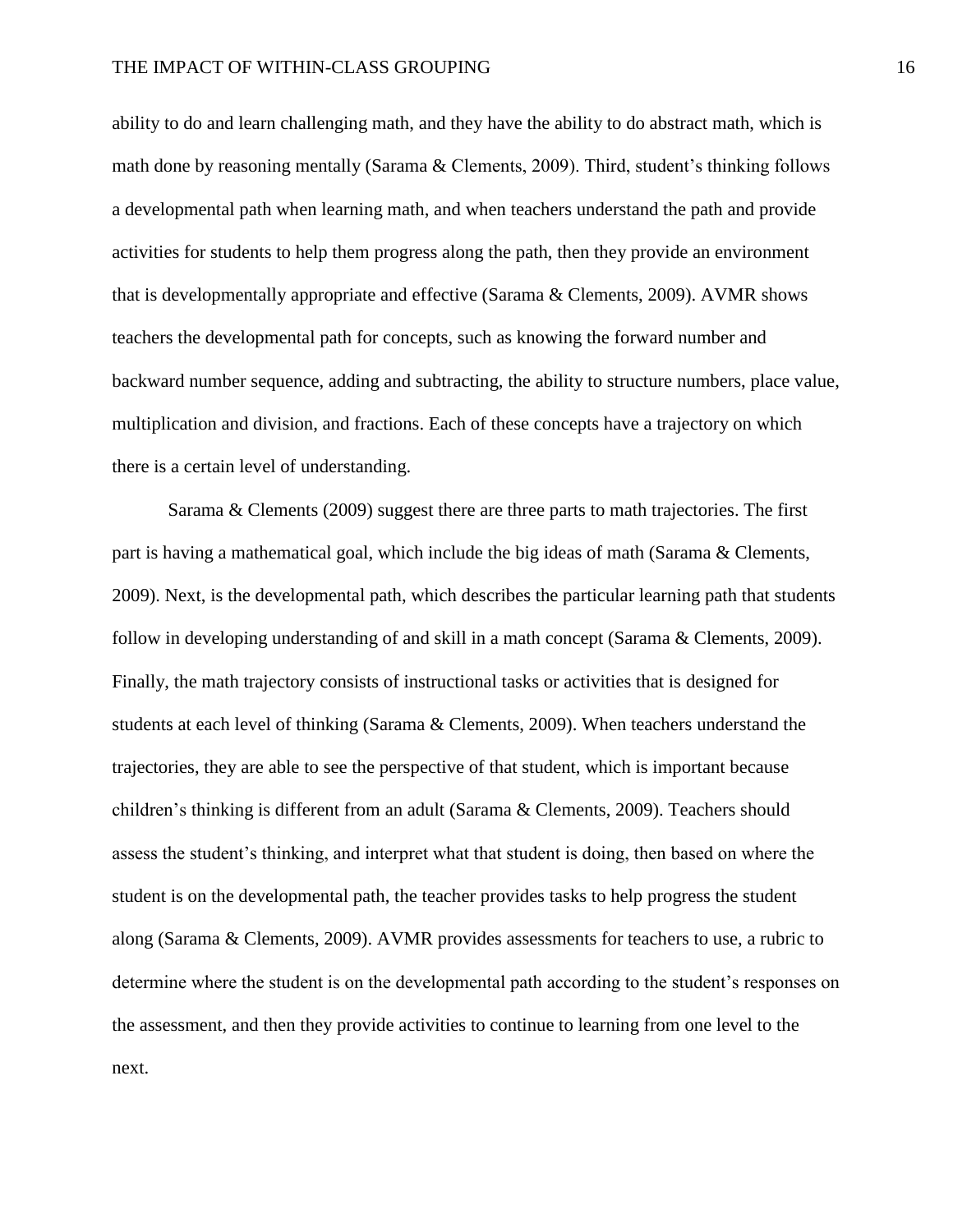When teachers are able to identify the areas of strengths and find where to instruct the student, they are able to use this information for their instruction. Teachers can specifically use this information when creating groups of students to instruct students who are solving problems similarly. Each student is getting specific instruction on his or her specific needs, which is a new trend in education called personalized learning. Childress and Benson (2014) presents personalized learning as learning where students follow an optimal learning path and go through a mix of instructional methods, such as individual and small group time with a teacher, group projects, and instructional software. Students are learning in a personal way, and they are driving their own learning by knowing their goals and the path to achieve them (Childress & Benson, 2014).

During this personalized type of learning, Boaler (2016) shares how important the group discussions are. Students rarely understand concepts without talking through them, and the discussions not only engage students, but also they teach students to reason and analyze each other's reasoning (Boaler, 2016). This ability to talk mathematically is important enough that Common Core State Standards included this as a standard for a mathematical practice. Students are to be able to justify their answers, communicate their answers or ideas to others, and respond to the argument of others (Common Core State Standards Initiative, 2019). When given the time to explain their thinking, they are able to practice justifying their answers and communicating their ideas. When they are in a group with others, they can listen to other explanations and agree or disagree with others on their thinking.

To foster student discourse, Quebec Fuentes (2018) suggests teachers go through four different stages. In the first stage, teachers should listen and observe the group dynamic of various groups in the classroom (Quebec Fuentes, 2018). The second stage, teachers should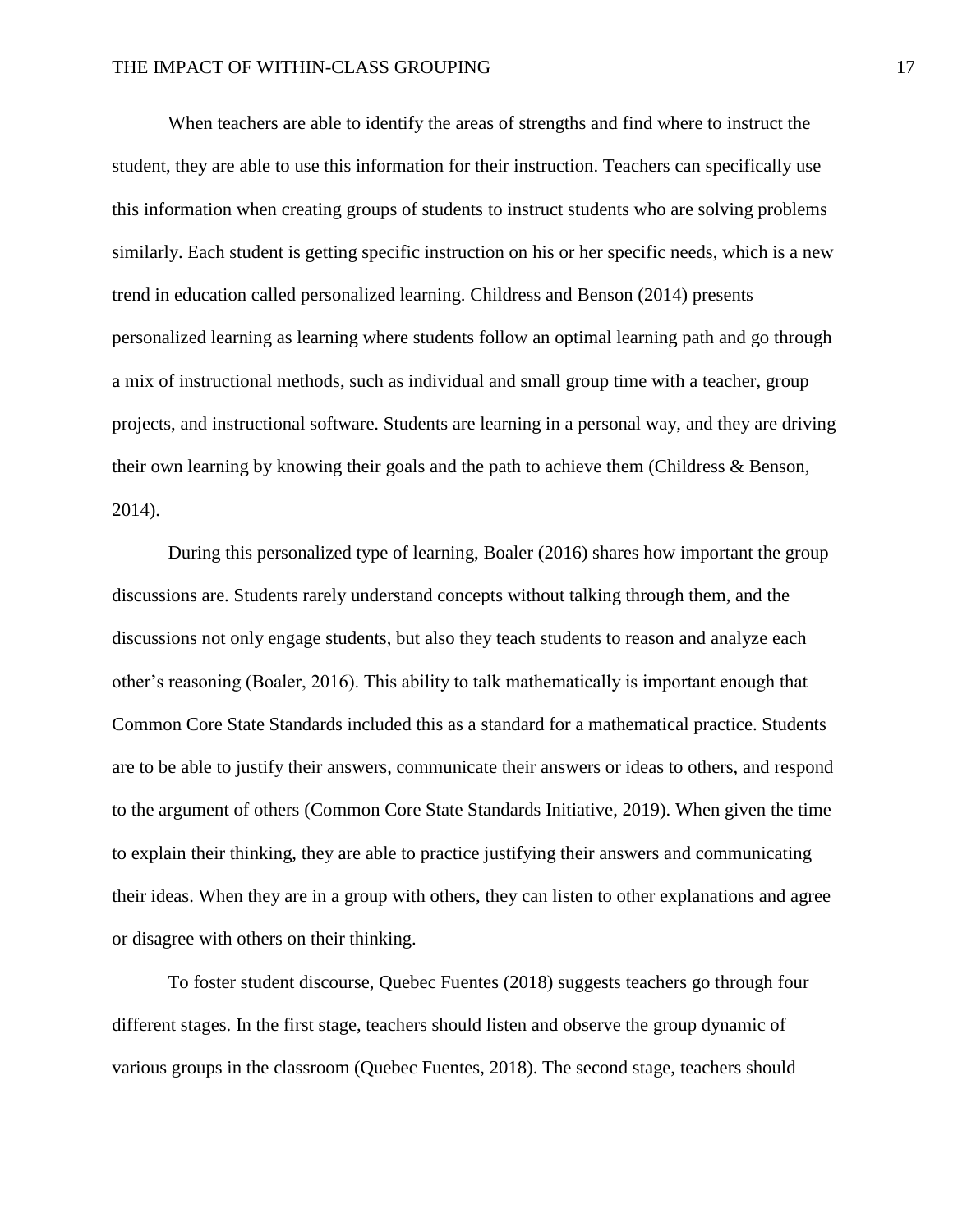specifically listen to the type of communication that is happening (Quebec Fuentes, 2018). For example, teachers should listen for the types of questions students are asking, the responses, and types of questions or responses are not happening (Quebec Fuentes, 2018). The third stage is to be listening and observing how the teacher responds while working with the group (Quebec Fuentes, 2018). These stages involve the teachers to observe rather than interject their ideas right away. Many times teachers are eager to fix the conversation right away, therefore affecting the discourse between students. Students may be afraid to say the wrong thing if the teacher corrects or takes over the conversation, therefore they may not bring forth their ideas. Teachers should specifically be looking for what type of help they are offering, who are they interacting with, and the amount of talking they are doing (Quebec Fuentes, 2018). The fourth stage teachers should challenge themselves to interact with the group by asking the group questions to help them critically think, giving them a task, asking clarifying questions, comparing strategies, or asking group members to agree or disagree with each other (Quebec Fuentes, 2018). These four stages will help teachers to actively reflect on each group discussion, as well as reflect on how they are responding to each group. Teachers may become more aware to the type of help they are providing to each group, and improve the student discourse.

Discussing ideas helps students solidify their understanding with new concepts. When learning mathematics that is unfamiliar, it takes up a large space in the brain, as it takes deep thinking about how it works and how the idea relates to other ideas (Boaler, 2016). The other ideas that are already solidified take up a small part of the brain, and can be used easily without thinking about it (Boaler, 2016). This process is called compression, and only a few uncompressed ideas can be focused on at one time (Boaler, 2016). When students are working in these small groups, they have a focused goal they are working towards, and they are using the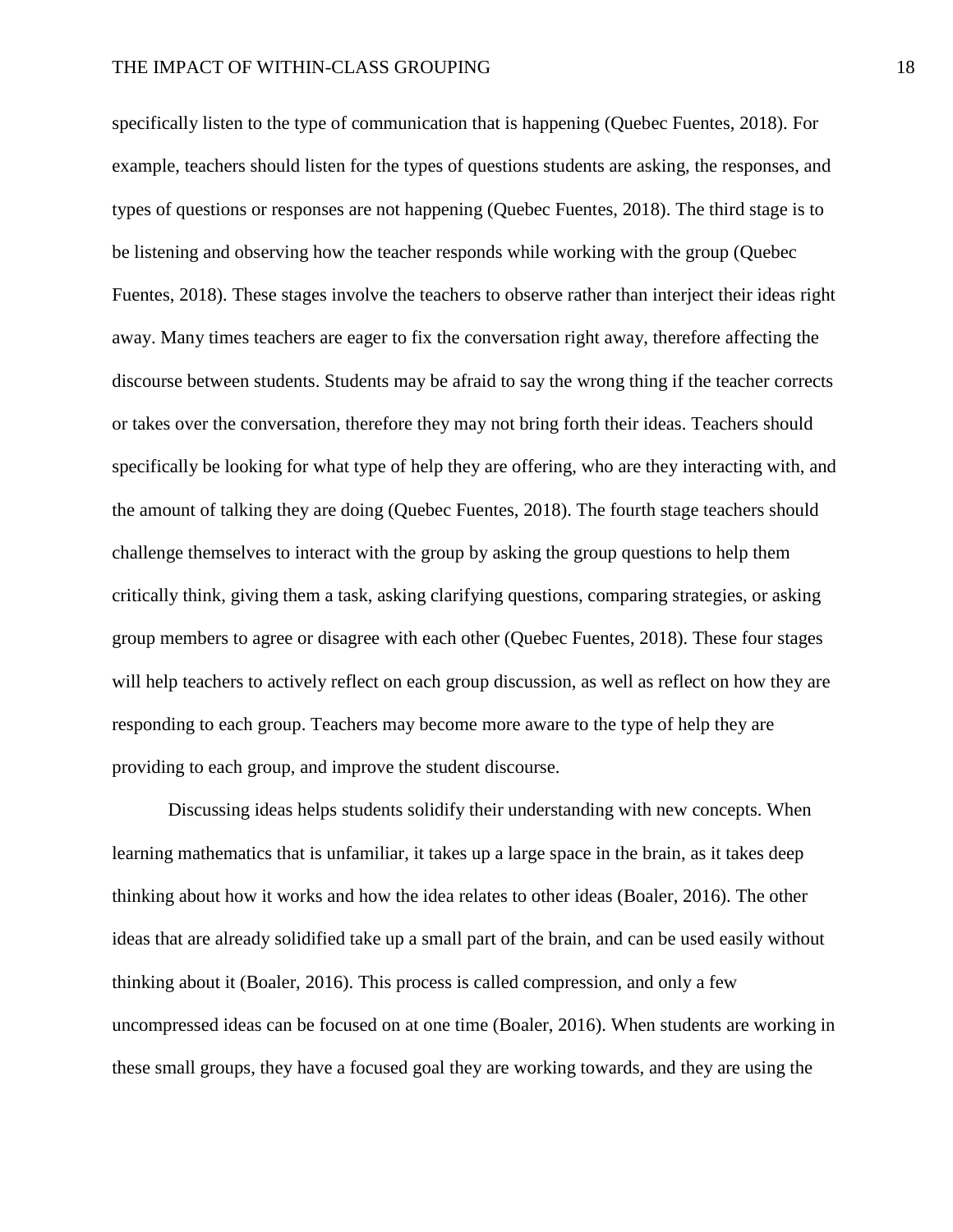compressed ideas to help them understand the new concept they are learning. The compressed ideas build on each other and can be used easily when thinking about an uncompressed concept.

#### **Methods**

#### **Participants**

The action research to determine the effectiveness of within grade grouping compared to within class grouping was conducted at Laura Wilder Elementary School, located in Sioux Falls, South Dakota. Laura Wilder Elementary had 529 students enrolled in the 2017-2018 school year (South Dakota Department of Education, 2018). Of those 529 students, 61.8% are Caucasian 10.8% are Hispanic/Latino, 10.2% are African American, 9.1% are two or more races, 7.2% are American Indian, and 1% is Asian (South Dakota Department of Education, 2018). Fifty-two percent of Laura Wilder students are economically disadvantaged (South Dakota Department of Education, 2018). 18.9% of students are considered to have a disability, and 2.8% are English Language Learners (South Dakota Department of Education, 2018).

#### **Data Collection**

To compare the two types of ability grouping, data was collected beginning of the 2017- 2018 school year with a second grade classroom. The classroom had 26 students, and four of those students were considered to have a learning disability. All students were grouped according to their skills within the classroom. Students were grouped based on ability for 20 minutes during a time called math intervention, and each group would be met with for about 5-7 minutes. The special education teacher pushed in the classroom for these 20 minutes. In the 2018-2019 school year, students were group according to skills, but within the entire second grade. The 2018-2019 school year, there were three sections of second grade. At the beginning of the year, the first section had 30 students, the second section had 30 students, and the third section had 29 students.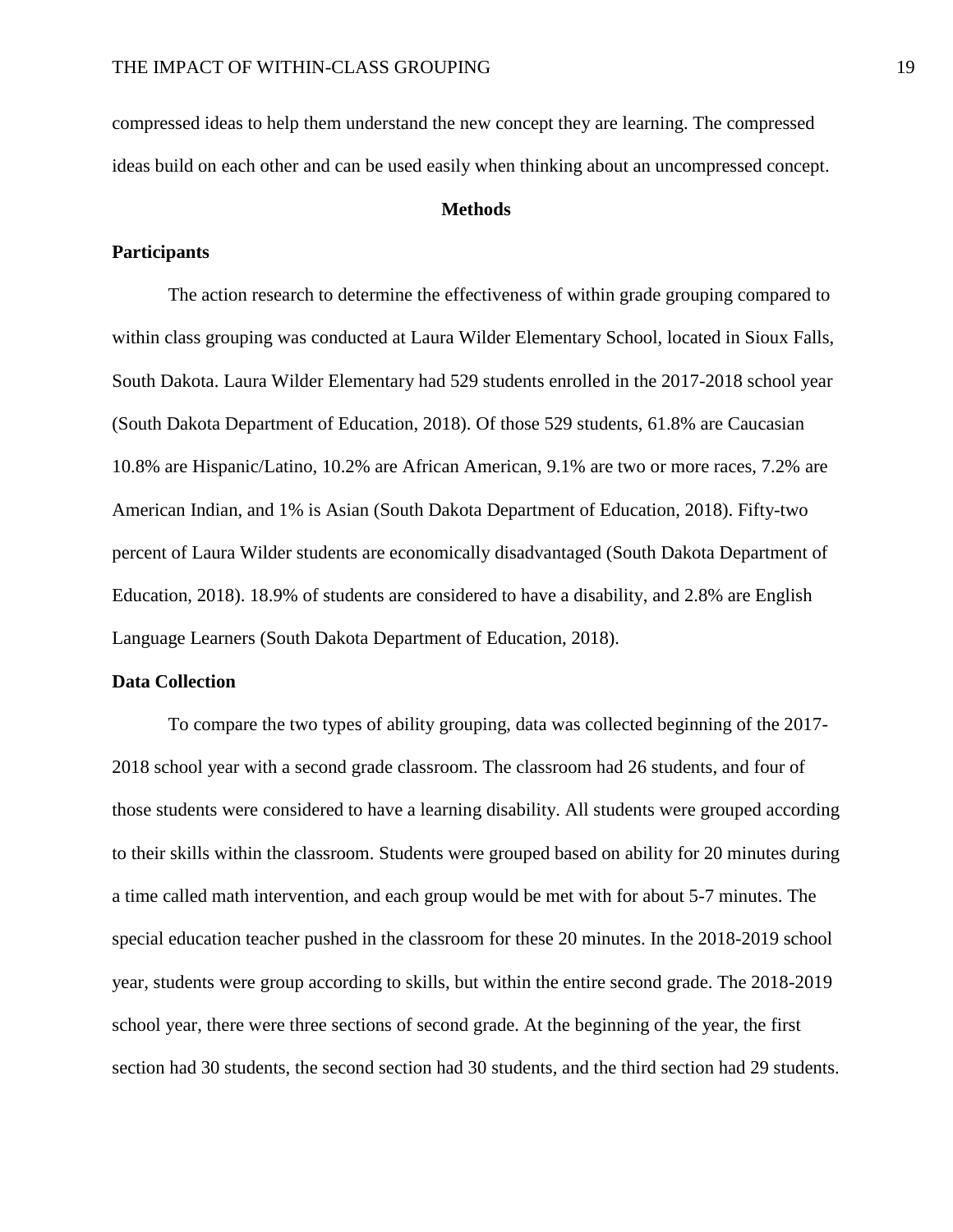Thirteen of those students are considered to have a disability. To accommodate for the amount of students, the math intervention time was extended to 30 minutes, with each group still met with for about five to seven minutes. The special education teacher pushed into one of the classrooms during this time.

To determine placement of groups, the homeroom teacher tested students with an addition and subtraction assessment tool developed by AddVantage+MR. The assessment is oneon-one, and students give verbal responses to math problems. Students are not able to use paper or pencil, but can use any mental strategies or their fingers. Once the assessment was given to all students, students were grouped together based on their responses and what type of instruction they need based on how they solved the problems and/or if they did not solve a problem correctly. The assessment has a rubric to determine placement, and the rubric is divided into constructs. Construct 0 is where the student has difficulty adding a collection of counters, and it goes up to construct five, which is where the student is able to add and subtract without counting and using all mental strategies. In the 2017-2018 school year, the classroom teacher and the special education teacher grouped the 26 students. In 2018-2019 school year, the three classroom teachers and the special education teacher met altogether to place students into groups.

Once the groups were formed, teachers began to meet with groups. The 2017-2018 school year started September 5, and groups were formed and teachers met with students on September 25. The 2018-2019 school year started August 23, and students were grouped at met with on September 6. The groups were tracked and data was collected from when the groups started to the end of the 1st quarter, and then continued to be tracked through the end of the 2nd quarter. Students are originally formed according to the AddVantage+MR assessment, and when they master the skill, they move onto the next skill based on the progression or trajectory of the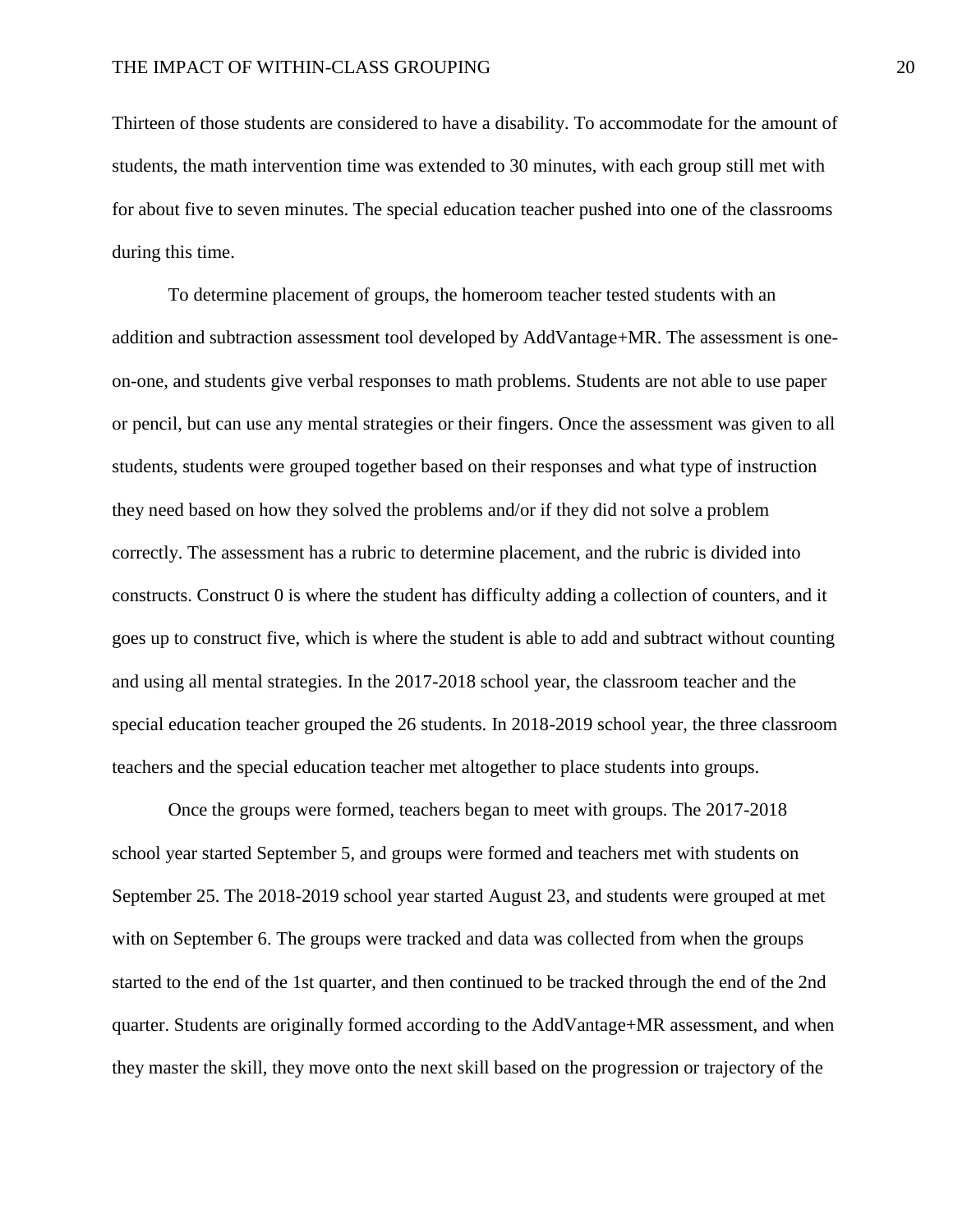AddVantage+MR assessment. Students are able to move onto the next skill when they show proficiency over a three school day span.

The movement from one skill to the next is tracked on a Google spreadsheet, which is used for calculating measurements. Students' AVMR assessments were first used when calculating measurements. To determine the percent of students in each construct, the number of students in each construct was recorded and divided by the total number of students. This information was then used to determine the average construct. The construct number was multiplied by the percentage of students in that construct to give a construct subtotal. The construct subtotals were then added together to get a total, which was the average construct. These measurements were calculated the same way at the beginning of each school year, the end of quarter one, and at the end of quarter two. The initial average construct from the beginning of the year was subtracted from the average construct at the end of quarter one. This growth was also tracked between quarters, as well as from the beginning of the year to the end of quarter two.

#### **Findings**

#### **Data Analysis**

Analyzing the growth from the beginning of the year to the end of first quarter, the results showed that both within-class grouping and within-grade grouping had a positive impact on the average construct. The average construct at the beginning of the 2017-2018 school year was 1.96. At the end of quarter one, the average construct was 2.27. The average growth for withinclass grouping (2017-2018) was a growth of 0.31. The average construct at the beginning of the 2018-2019 school year was 2.02. At the end of quarter one, the average construct was 3.05. The average growth in one quarter for within-grade grouping (2018-2019) was a growth of 1.03.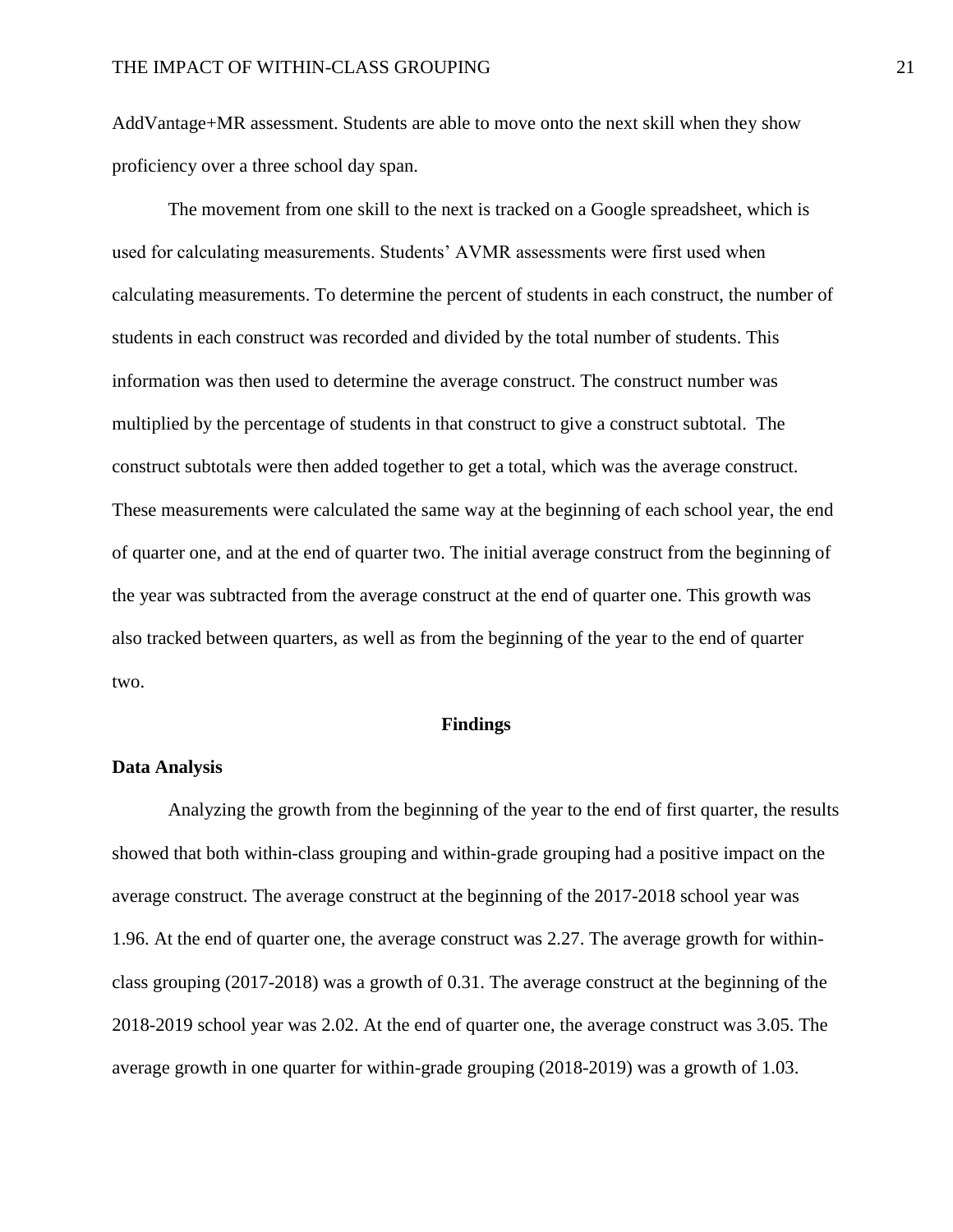Growth was also tracked until the end of quarter two. The average construct growth for within-class grouping from quarter one to quarter two was a growth of 1.15. The average construct growth from quarter one to quarter two for within-grade grouping was a growth of 0.73. Therefore, the average growth from the beginning of the year to the end of quarter two was a growth of 1.46 for within-class grouping, and a growth of 1.76 for within grade grouping. Within-class grouping and within-grade grouping both had an impact on construct growth, with within-grade grouping having a slightly higher average construct growth among two quarters. Table 1

| Construct   | Number of<br>students 2017-<br>2018 | Percentage of<br>students 2017-<br>2018 | Number of<br>students 2018-<br>2019 | Percentage of<br>students 2018-<br>2019 |
|-------------|-------------------------------------|-----------------------------------------|-------------------------------------|-----------------------------------------|
| Construct 0 | 0/26                                | $0\%$                                   | 3/87                                | 3.45%                                   |
| Construct 1 | 3/26                                | 11.54%                                  | 6/87                                | 6.9%                                    |
| Construct 2 | 21/26                               | 80.77%                                  | 66/87                               | 75.86%                                  |
| Construct 3 | 2/26                                | 7.69%                                   | 10/87                               | 11.49%                                  |
| Construct 4 | 0/26                                | $0\%$                                   | 2/87                                | 2.3%                                    |
| Construct 5 | 0/26                                | 0%                                      | 0/87                                | 0%                                      |
|             |                                     |                                         |                                     |                                         |

*AVMR Construct Beginning of the Year*

Table two shows the amount of students in each construct at the end of quarter one, along with the percentage for each construct. In 2017-2018, the percentage for construct three increased from 7.69 percent to 23.08 percent, and a construct four from 0 percent to 3.85 percent in one quarter. For the 2018-2019 school year, the percentage of students at a construct three went from 11.49 percent to 31.03 percent, and a construct four from 2.3 percent to 37.93 percent in one quarter.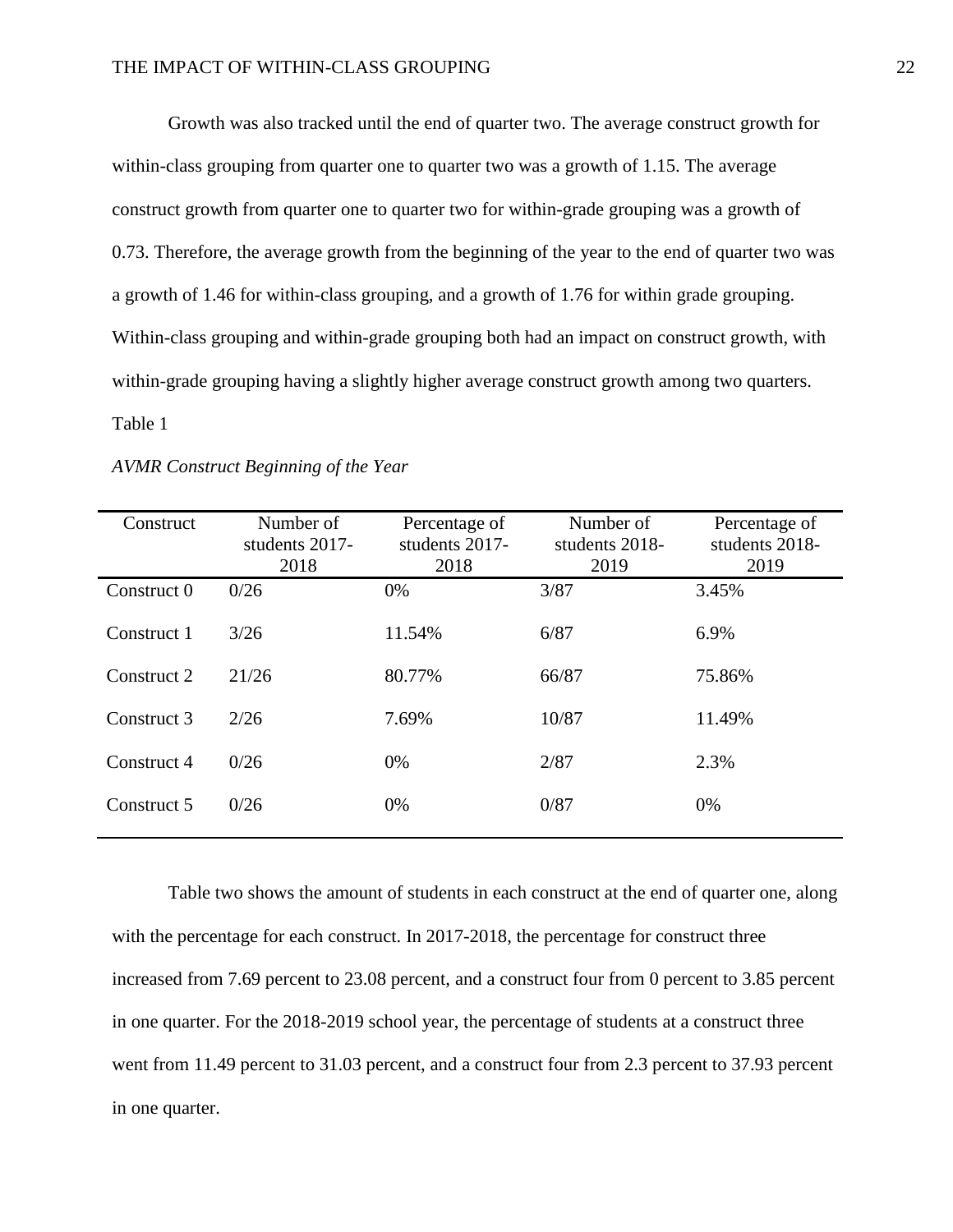## Table 2

| Construct   | Number of<br>students 2017-<br>2018 | Percentage of<br>students 2017-<br>2018 | Number of<br>students 2018-<br>2019 | Percentage of<br>students 2018-<br>2019 |
|-------------|-------------------------------------|-----------------------------------------|-------------------------------------|-----------------------------------------|
| Construct 0 | 0/26                                | 0%                                      | 0/87                                | 0%                                      |
| Construct 1 | 1/26                                | 3.85%                                   | 2/87                                | 2.3%                                    |
| Construct 2 | 18/26                               | 69.23%                                  | 25/87                               | 28.74%                                  |
| Construct 3 | 6/26                                | 23.08%                                  | 27/87                               | 31.03%                                  |
| Construct 4 | 1/26                                | 3.85%                                   | 33/87                               | 37.93%                                  |
| Construct 5 | 0/26                                | 0%                                      | 0/87                                | 0%                                      |

## *AVMR Construct End of Quarter One*

Table three shows the amount of students and the percentage in each construct at the end of quarter two. In 2017-2018, the percentage for construct three increased from 23.08 percent to 34.62 percent, and a construct four from 3.85 percent to 50 percent in from quarter one to quarter two. For the 2018-2019 school year, the percentage of students at a construct four went from 31.03 percent to 79.31 percent, and a construct five from 0 percent to 3.45 percent in one quarter.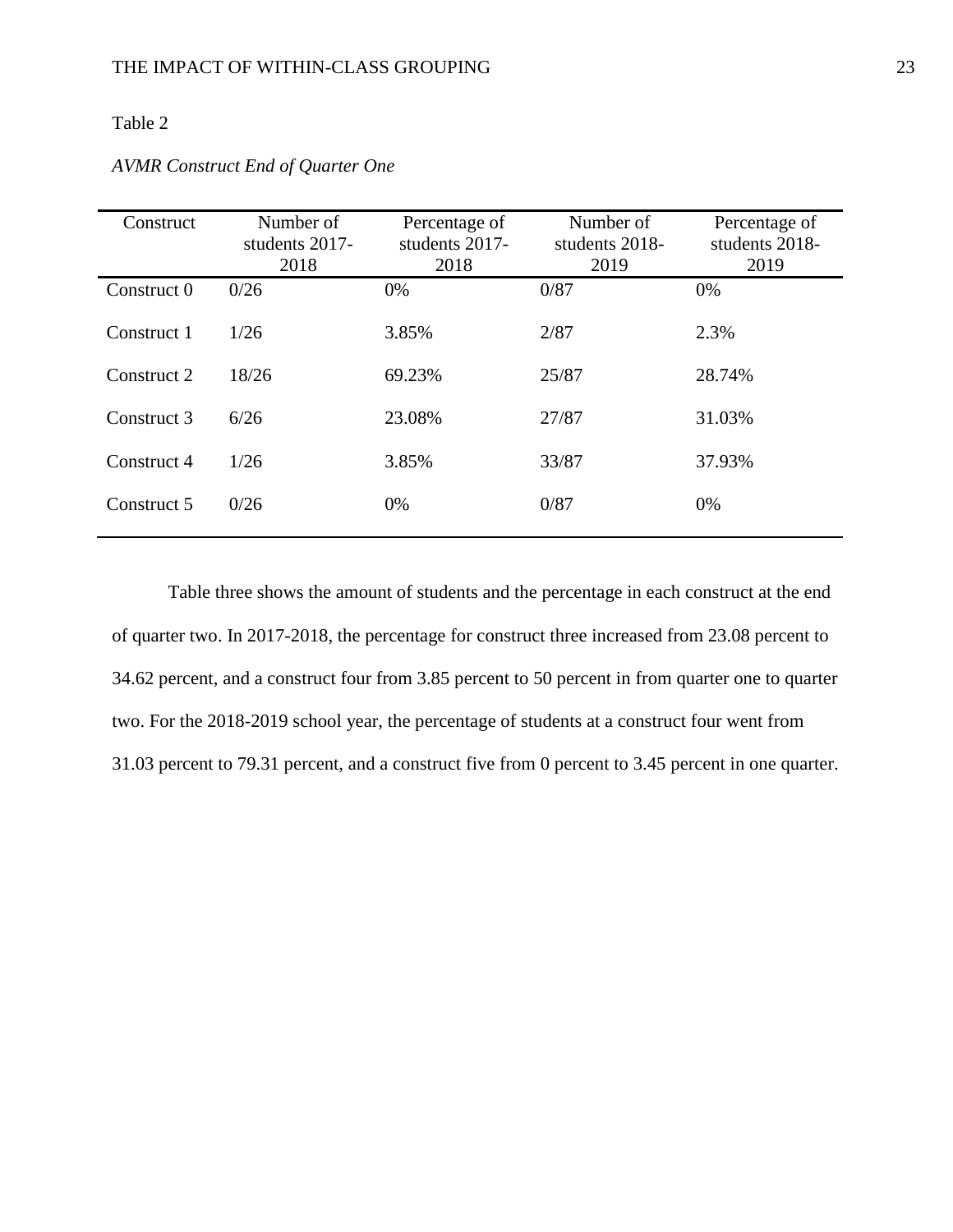## Table 3

| Construct   | Number of<br>students 2017-<br>2018 | Percentage of<br>students 2017-<br>2018 | Number of<br>students 2018-<br>2019 | Percentage of<br>students 2018-<br>2019 |
|-------------|-------------------------------------|-----------------------------------------|-------------------------------------|-----------------------------------------|
| Construct 0 | 0/26                                | 0%                                      | 0/87                                | 0%                                      |
| Construct 1 | 1/26                                | 3.85%                                   | 1/87                                | 1.15%                                   |
| Construct 2 | 2/26                                | 7.69%                                   | 5/87                                | 5.75%                                   |
| Construct 3 | 9/26                                | 34.62%                                  | 9/87                                | 10.34%                                  |
| Construct 4 | 13/26                               | 50%                                     | 69/87                               | 79.31%                                  |
| Construct 5 | 1/26                                | 3.85%                                   | 3/87                                | 3.45%                                   |

## *AVMR Construct End of Quarter Two*

Table four shows the average construct growth in one quarter, the average growth from

quarter one to quarter two, and the average growth in two quarters.

## Table 4

## *Average Construct Growth*

| Year      | Average Growth in One | Average Growth   | Average Growth in |
|-----------|-----------------------|------------------|-------------------|
|           | Quarter               | From Quarter One | Two Quarters      |
|           |                       | to Quarter Two   |                   |
| 2017-2018 | $+0.31$               | $+1.15$          | $+1.46$           |
|           |                       |                  |                   |
| 2018-2019 | $+1.03$               | $+0.73$          | $+1.76$           |

## **Discussion**

## <span id="page-24-0"></span>**Summary of Major Findings**

The research shows that both types of ability groups have an impact, with within-grade grouping having a slightly higher impact over two quarters. Based on the beginning of the year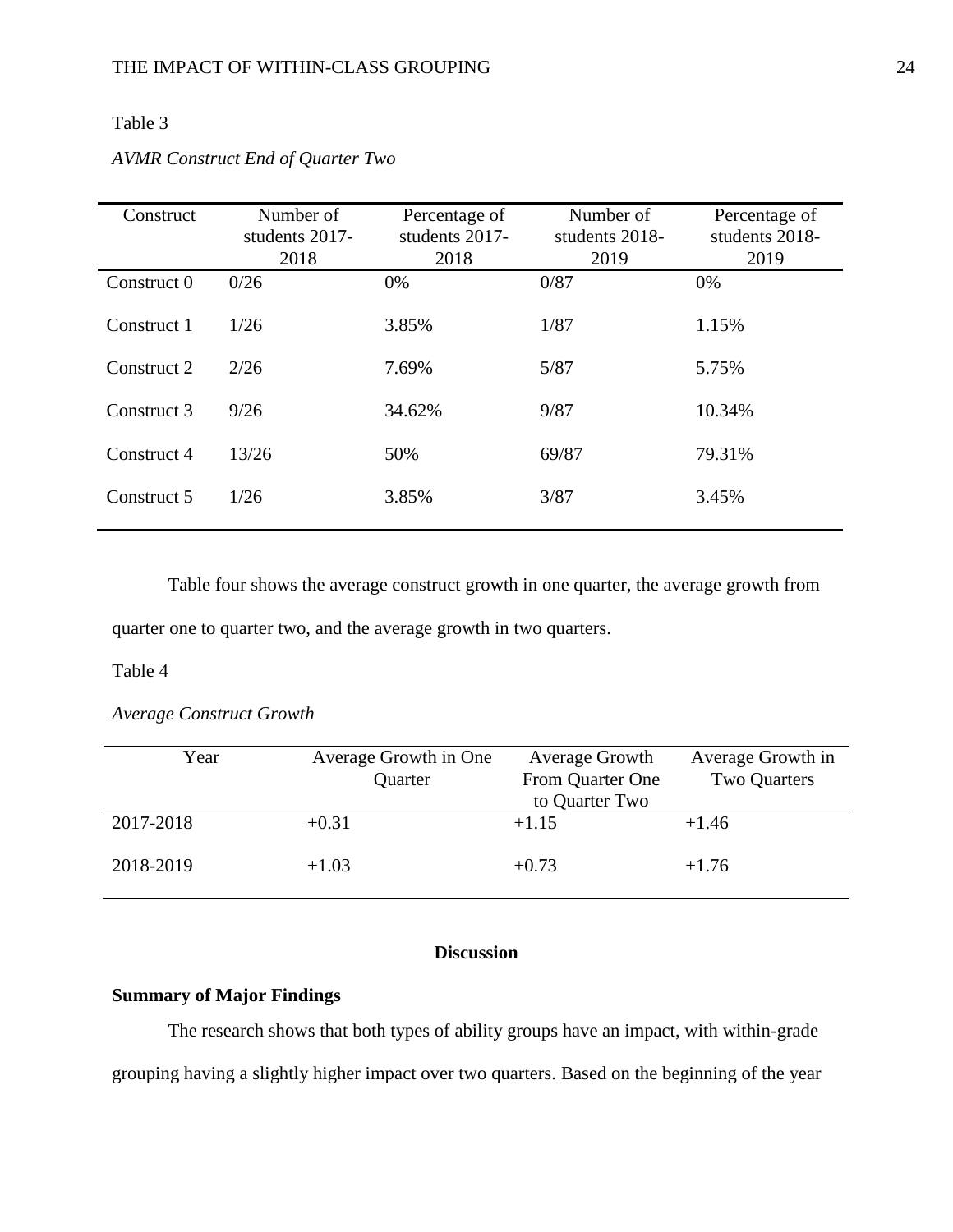data, most students start out as a construct two. In the 2017-2018 school year, by quarter two majority of students were a construct three or four. For the 2018-2019 school year, majority of students were a construct four by the end of quarter two. This shows that there is an impact on math achievement, as most students grow one or two constructs in two quarters, with withingrade ability grouping showing that most students grow two constructs.

The 2018-2019 school year shows the range of skills of an incoming second grader, as there were students in every single construct except for a construct five. This is evidence for the various student needs that teachers need to address in the classroom in education today. Hong et al. (2012) shared the vast differences among kindergarten students in the area of reading, and how teachers group students to meet the needs of all students. This allows teachers to instruct students towards the "zones of proximal development" by providing instructional activities and materials that are not too easy or too difficult for them (Hong et al., 2012). Kindergarten students can range in abilities in math and reading due to previous exposure to concepts. Some students have prior experiences through preschool or home life, where as some students do not know what a number is or have ever seen a book before.

Students enter kindergarten with a range of skills, and this range can expand when they get to second grade. AVMR construct zero is where a student is not able to count counters, where a construct four is where a student is able to use counting strategies to add and subtract within 20. If a teacher is teaching a whole group lesson, this teacher may find it difficult to teach a math concept with this range of skills. The student who has difficult counting counters may need one on one attention the entire lesson, where the students who can solve problems by counting may get easily bored and may not be challenged with their mathematical thinking. This study shows that by meeting with all students based on their zone of proximal development has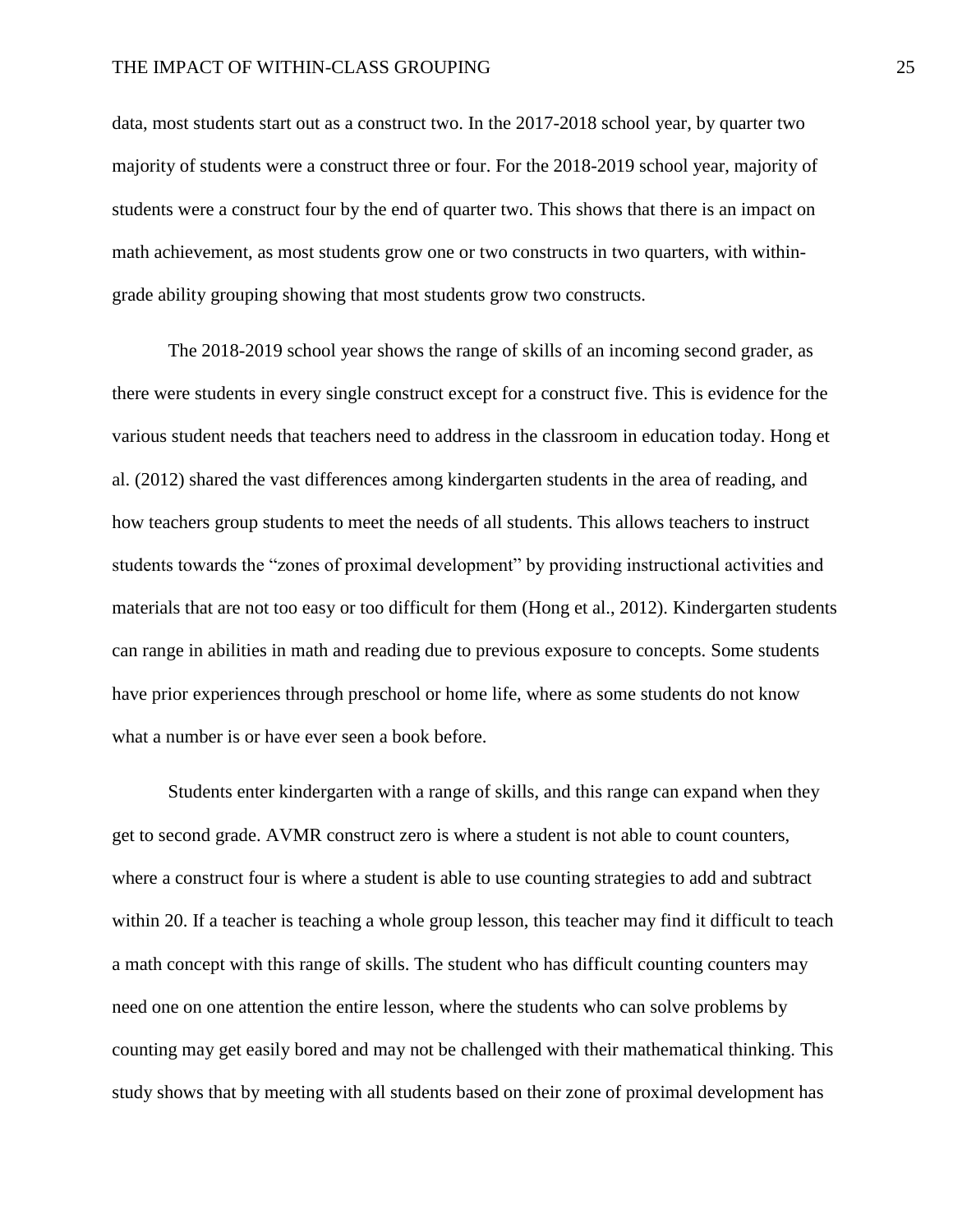an impact and moves students forward in their mathematical achievement. Within-grade grouping is shown to have a slightly higher impact based on this study.

#### **Limitations of the Study**

The data was collected over two quarters, so the results could vary if done over the course of the entire school year. If the data collection was over the entire year, the impact of within-class grouping and within-grade grouping could vary. The first quarter students are still adjusting to the beginning of a new school year, therefore the results may vary if the data was collected over two different quarters. This was only conducted in a primary classroom, there could be various grade levels where the impact could vary. There were three sections of second grade classrooms with classroom sizes around 30. If this study was conducted with more or less sections as well as more or less students the results could vary. The study was conducted at one school, which is a low-income school in an urban area; the impact could differ in a different environment.

Another factor to consider is the amount of time that was given for intervention groups. The 2017-2018 school year, there was 25 minutes allotted for math intervention. In 2018-2019, there was 35 minutes allotted for math intervention. Since additional time was given to compensate for the amount of students, this could have affected the results of the study. The amount of time students met with the teacher stayed consistent, but the extra ten minutes allows for students to have more time to work independently on math programs on their devices, which could have an impact on math achievement.

## **Further Study**

To examine the impact of ability grouping further, one could conduct this study over an entire year to see if the results changed when data is collected more than two quarters. This study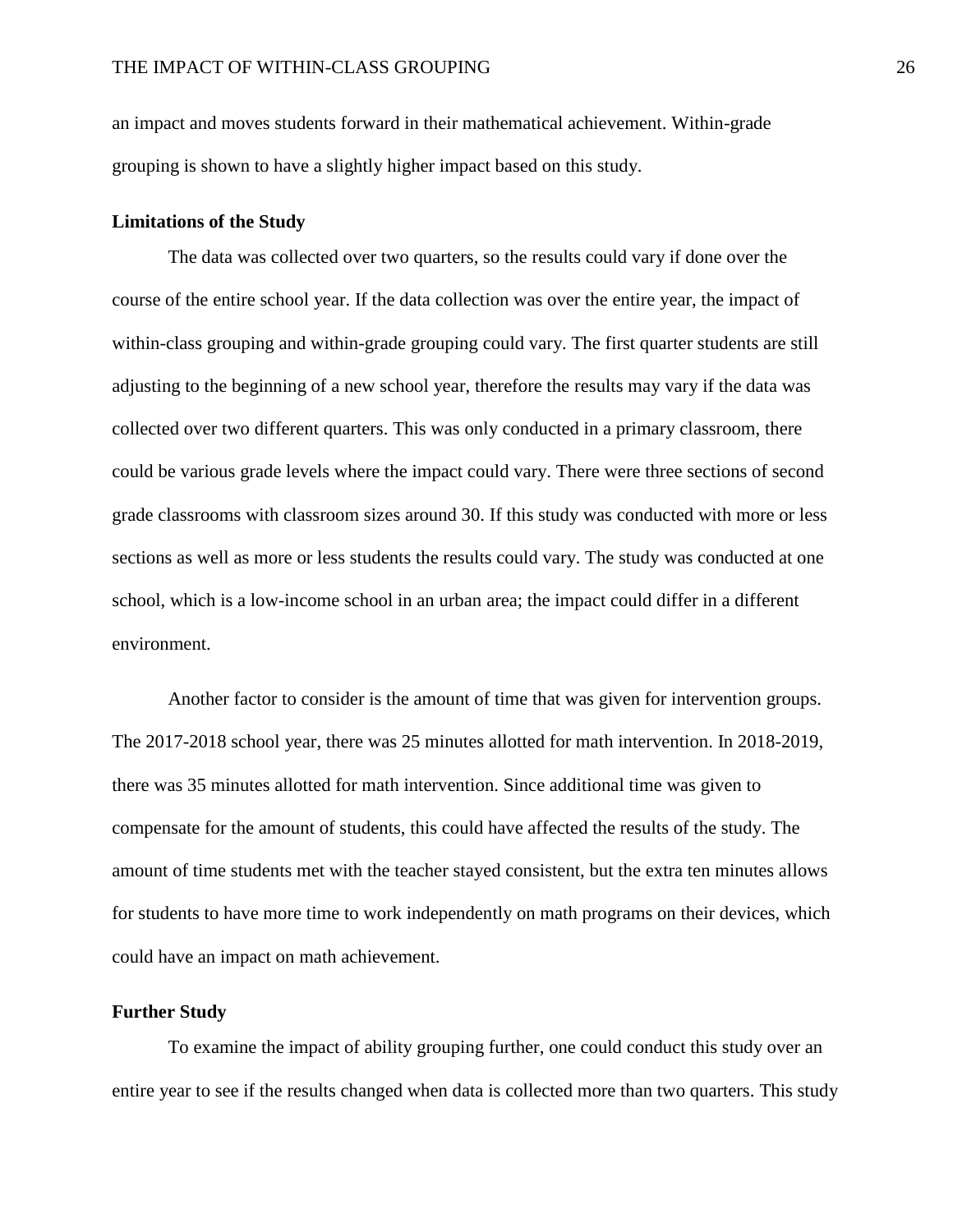only used quantitative data to determine if there was an impact, so one could also use qualitative data to determine if there is an impact. A researcher could conduct a survey for students to take to gain additional data to extend the study. Other qualitative data that could be used for this research is interviewing the teachers to gain their insight on the impact of both types of ability grouping. Teachers may be able to give perspective that the quantitative data is not able to provide.

Previous research that is included in this study evaluated the impact of ability grouping on self-esteem. Research could be conducted to evaluate the impact on self-esteem with both types of ability grouping. Much of the research that is referenced was conducted in the late 1900s, and the groupings were not as flexible as it is today. Researchers could determine if the change in flexibility of grouping has an effect on self-esteem. This study could be done for upper elementary students to see if there is an impact for a different grade level. It could also be further investigated by conducting this study in a different environment. One could conduct the study with smaller class sizes, different socio-economic status, or in a suburban area.

## **Conclusion**

Is there an impact with within-class ability grouping compared to within-grade ability grouping in a primary grade level environment? Based on the findings, there is more of an impact with within-grade ability grouping compared to within-class ability grouping. When students are flexibly placed into groups and are able to fluidly move from group to group, students have opportunities to enhance their strengths and grow in their understanding of new concepts or strategies. The flexibility requires the teacher to constantly be evaluating the student and his/her understanding, therefore providing the appropriate teaching for each student.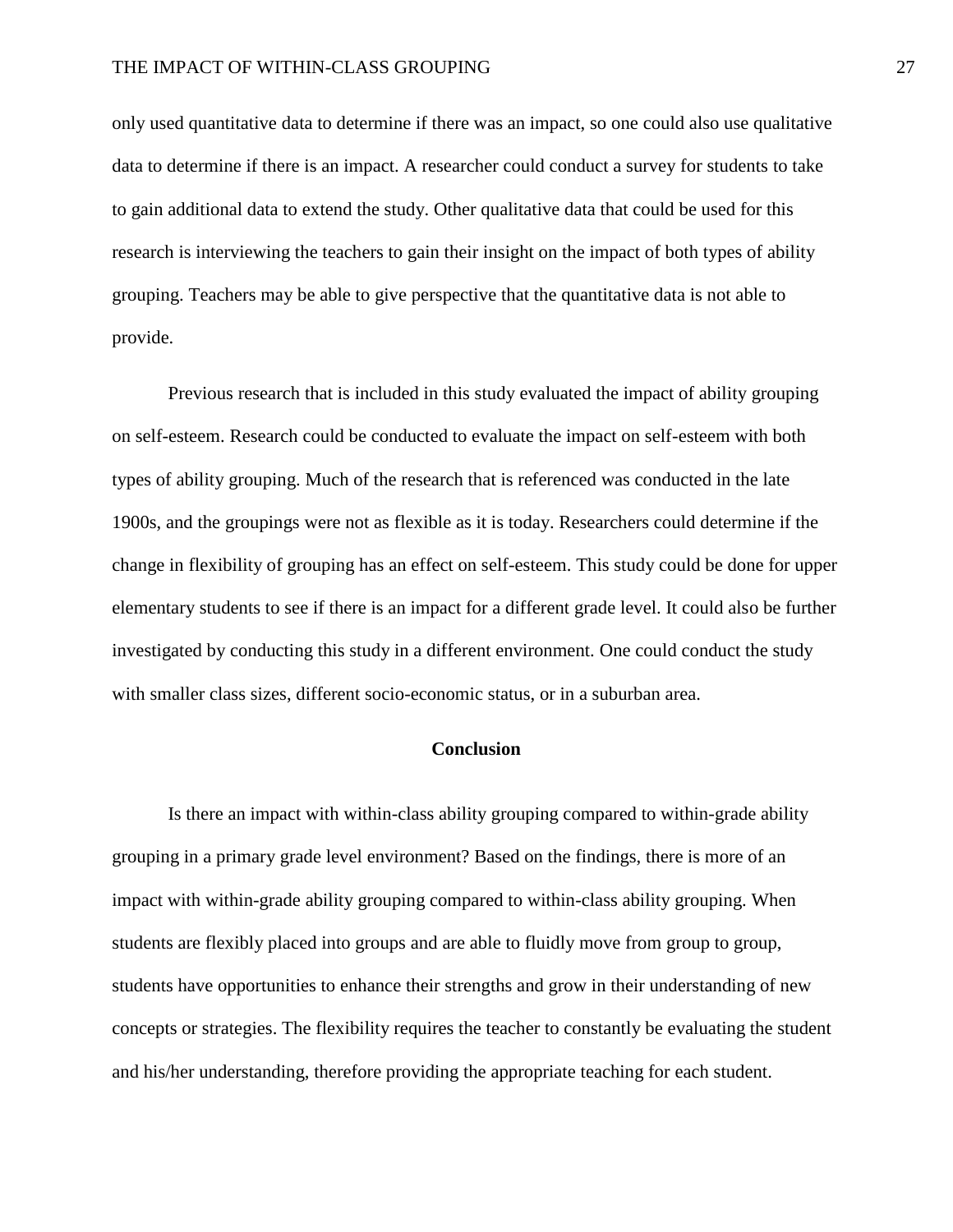Teachers who know exactly what students are doing and their misinterpretations are able to adjust their teaching to move forward their understanding on different concepts. This study shows that both types of the flexible ability grouping has an impact on mathematical learning, but within-grade grouping has a slightly higher impact on learning.

Other studies have evaluated the impact of ability grouping on learning and on selfesteem, where this study compares the impact on two different types of ability grouping. This study did not evaluate the impact on self-esteem, but evaluated the impact on mathematical learning and whether grouping students as an entire grade had more of an impact over grouping students in one section of second grade. Hattie and Anderman (2013) found that there was a small impact when students were grouped, especially when classrooms have diverse learners with different needs. This study supports the finding as both types of ability grouping had an impact. Adelson and Carpenter (2011) found that kindergarten classrooms that grouped students had higher achievement rates for all students and even higher achievement for those students who perform above grade level. This study shows that the percentage from each construct moves from the lower level constructs to the higher level constructs, which shows that majority of students are moving because of this type of practice, with the high achieving students reaching a construct five by the end of the second quarter, which is where second grade students are expected to be by the end of the school year.

The findings from this study show the importance of meeting all student needs by flexibly grouping students as an entire grade. Teachers are able to evaluate student understanding each day, and change their goal as soon as they have mastered a concept. Students are not bored in the groups as students are in the zone of proximal development and getting the support and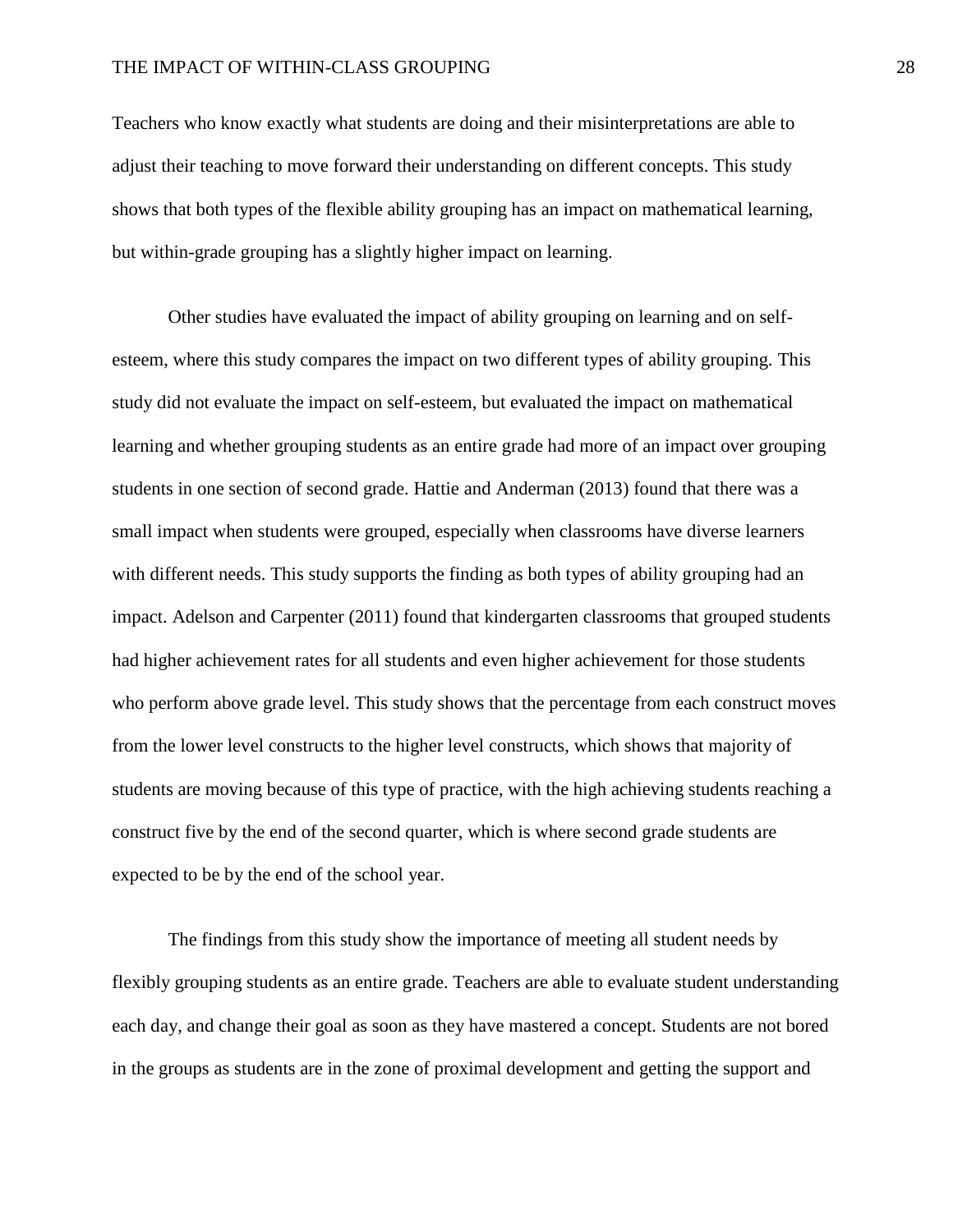challenge that they need to succeed. When students are divided among the entire grade, the students get to meet with different teachers, and are able to experience different types of teaching. Student's benefit from the collaboration of the team of teachers, and all students have a teacher that is working to meet their needs.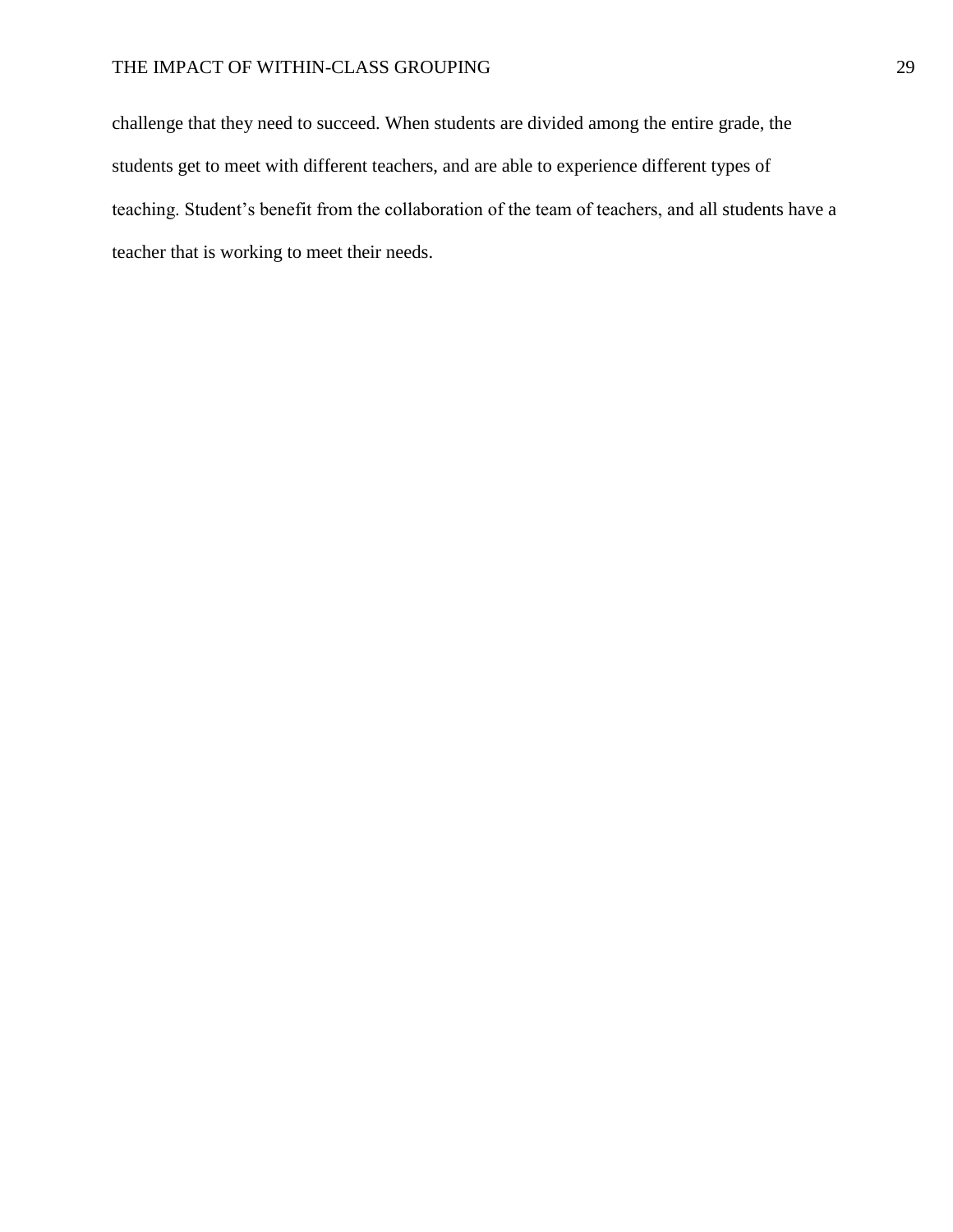#### **References**

Adelson, J. L., & Carpenter, B. D. (2011). Grouping for achievement gains: For whom does achievement grouping increase kindergarten reading growth? *Gifted Child* 

*Quarterly*, *55*(4), 265–278.

- Boaler, J. (2016). *Mathematical mindsets: Unleashing students' potential through creative math, inspiring messages and innovative teaching.* San Francisco, CA: Jossey-Bass.
- Common Core State Standards Initiative. (2019). *Standards for mathematical practice: Construct viable arguments and critique the reasoning of others.* Retrieved from http://www.corestandards.org/Math/Practice/MP3/
- Conderman, G. (2011). Middle school co-teaching: Effective practices and student reflections. *Middle School Journal, 42*(4), 24-31.
- Egodawatte, G., Mcdougall, D., & Stoilescu, D. (2011). The effects of teacher collaboration in grade 9 applied mathematics. *Educational Research for Policy and Practice, 10*(3), 189-209. doi:http://dx.doi.org.ezproxy.nwciowa.edu/10.1007/s10671-011-9104-y
- Hallam, S., Davies, J., & Ireson, J. (2013). *Effective pupil grouping in the primary school : A practical guide*. New York, NY: David Fulton Publishers.
- Hansen, R., & Justsen, D. (2017, March). Differentiating personal and personalized learning. *School Administrator*, *74*(3), 34.
- Hattie, J. & Anderman, E.M. (2013). *International guide to student achievement.* New York, NY: Routledge.
- Herold, B. (2017, November 8). The Case(s) Against Personalized Learning. *Education Week*,